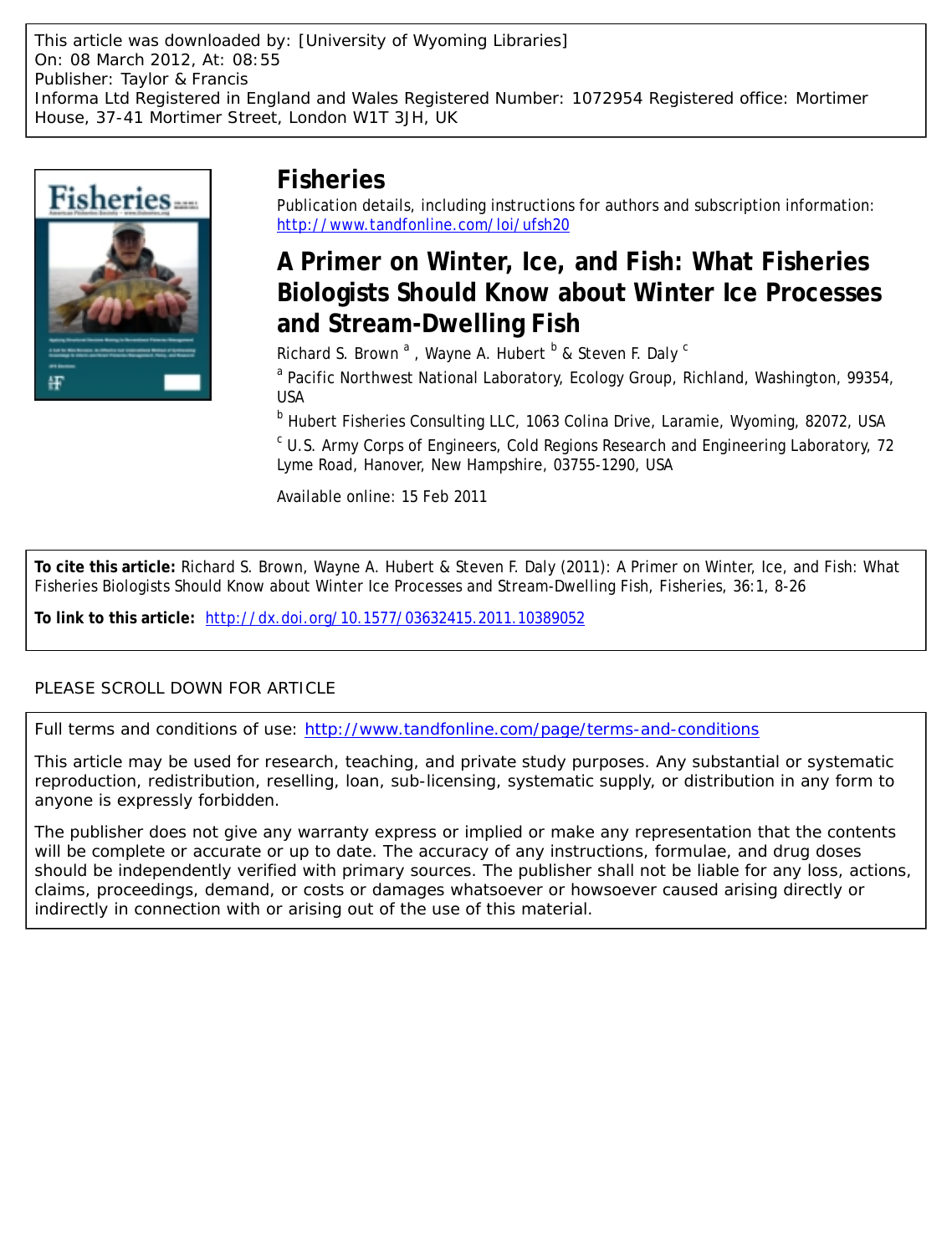# **FEATURE:**

# **A Primer on Winter, Ice, and Fish: What Fisheries Biologists Should Know about Winter Ice Processes and Stream-dwelling Fish**

**Richard S. Brown** Senior research scientist Pacific Northwest National Laboratory, Ecology Group, Richland, Washington 99354, USA

**Wayne A. Hubert** Fisheries scientist Hubert Fisheries Consulting, LLC, 1063 Colina Drive, Laramie, Wyoming 82072, USA

#### And

**Steven F. Daly**

Research hydraulic engineer U.S. Army Corps of Engineers, Cold Regions Research and Engineering Laboratory, 72 Lyme Road, Hanover, New Hampshire 03755-1290, USA **ABSTRACT:** Stream-dwelling fish face highly-variable environmental conditions from fall to winter due to fluctuations in water temperatures, discharge, and ice conditions. We provide an in-depth description of the interactions between these complex environmental conditions and behaviors of stream-dwelling salmonids during winter. Fisheries managers should be aware of the conditions that fish confront during winter in order to make appropriate management decisions. Diverse habitats, including deep pools with low water velocities, coarse rock substrate, and abundant cover, as well as side channels and backwaters, aid in the survival of overwintering fish. The inflow of relatively warm groundwater into the water column can be an important factor affecting winter habitat. Considering the length of winter and the vulnerability of fish during winter, a broad understanding of winter ice process and their effects on stream dwelling fish can aid in the preservation and improvement of winter habitats.

# **Introducción a la relación entre el invierno, el hielo y los peces: qué deben saber los biólogos pesqueros acerca de los procesos del hielo y los peces de ríoh**

RESUMEN: los peces demersales de río enfrentan condiciones ambientales altamente variables entre otoño e invierno debido a fluctuaciones en la temperatura del agua, descargas fluviales y las condiciones del hielo. En la presente contribución se ofrece una descripción detallada de las interacciones entre estas complejas condiciones ambientales y los comportamientos de los salmónidos en los ríos durante el invierno. Los administradores de pesquerías deben considerar las condiciones que confrontan los peces durante el invierno para tomar decisiones apropiadas de manejo. Diversos hábitats como las piscinas profundas con bajas velocidades de corriente, sustratos rocosos así como ríos tributarios y aguas estancadas, participan en la supervivencia de los peces hibernantes. El influjo de agua relativamente más cálida, proveniente del subsuelo, hacia la columna de agua puede ser un factor importante que afecta el hábitat invernal. Considerando que la duración del invierno y la vulnerabilidad de los peces durante esta estación, el entendimiento de los procesos fluvioglaciares y sus efectos en los peces demersales de río puede aportar información para la preservación y mejoramiento de los hábitats invernales.

Stream-dwelling fish face many challenges as a result of the highly variable environmental conditions from fall to winter to spring due to fluctuations in water temperatures, discharge, and ice conditions. Our purpose is to create a wider awareness of winter ice processes, habitat conditions, responses of fish to winter conditions, and the challenges that winter conditions pose in the management of many lotic fisheries. The relative role that groundwater plays in the formation of fish habitat can vary both temporally (i.e., changes among and within seasons) and spatially within a stream network. Thermal conditions and winter habitats for salmonids can be highly variable in some segments of streams and rivers, but relatively stable in others. Winter habitat for fish within a stream or river segment is affected by a complex array of factors includ-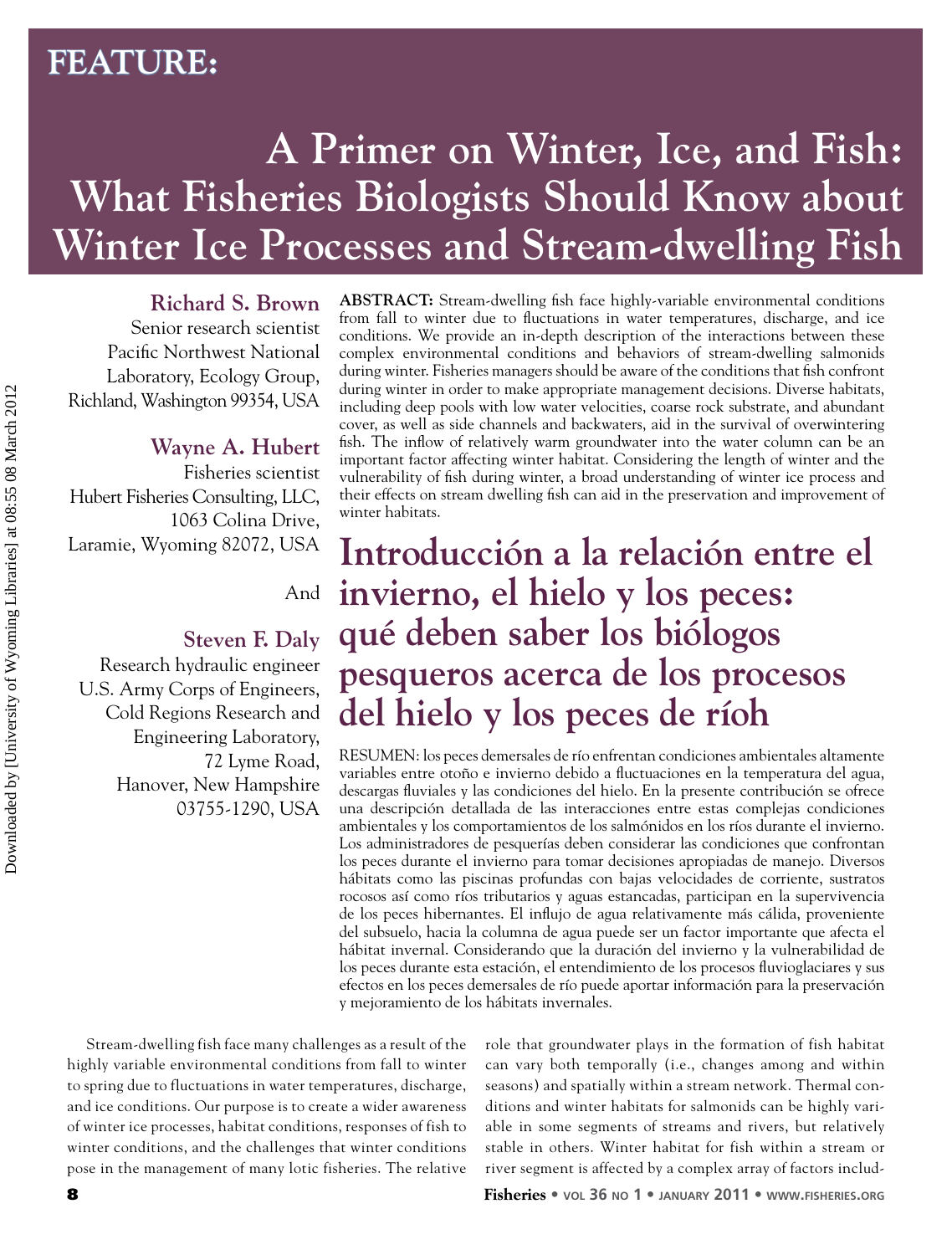

ing groundwater input, snowfall, elevation, latitude, channel type, and channel size. Anthropogenic influences, such as hydroelectric dams, groundwater extraction, and construction of instream structures to improve fish habitat are additional factors that affect winter habitat conditions in lotic systems. These complexities make it difficult to understand the winter habitat needs and behaviors of stream-dwelling fish, particularly their responses to river ice dynamics and interactions between groundwater and river ice. This review provides descriptions of the interactions among complex environmental conditions and behaviors of stream-dwelling fish during winter in order for fisheries managers to under-

stand the conditions that salmonids confront. We attempt to link environmental conditions to management needs, describe when salmonid movements occur during winter and why, and examine the instream habitats that may be

*Frazil ice crystals suspended in supercooled water have been called "active" because they are growing and have the ability to stick to any and all unheated underwater objects, including rocky substrate, vegetation, woody debris, or man-made structures (Ashton 1986).* 

unstable during winter and why. Concurrently, we describe the instream habitats that are likely to be stable during winter and may be candidates of protective measures or habitat improvements. This review focuses on rivers and streams in temperate regions where it is cold enough for waters to have ice formations during winter. Within temperate regions, most winter research has been conducted on trout and salmon in rivers and streams. For this reason, the emphasis is on salmonids in flowing waters. This review synthesizes the endeavors of previous authors, such as Cunjak (1996), and complements those of others, such as Huusko et al. (2007), who focused primarily on juvenile salmonids.

For this review, Cunjak's (1996) definition of winter is used—"the period immediately following egg deposition by autumn-spawning salmonids (and coincident with a decline in water temperature) and extending until the loss of all surface ice (often accompanied by a major spate and snowmelt)

> and prior to any reproductive activity by springspawning, nongadid fish." This definition is more appropriate than the astronomical definition of the period between the winter solstice (December

21) and the spring equinox (March 21) within the Northern Hemisphere, because freezing water temperatures and ice are often present in north-temperate streams well before December and last as long as frigid air temperatures and moderate water discharge persist.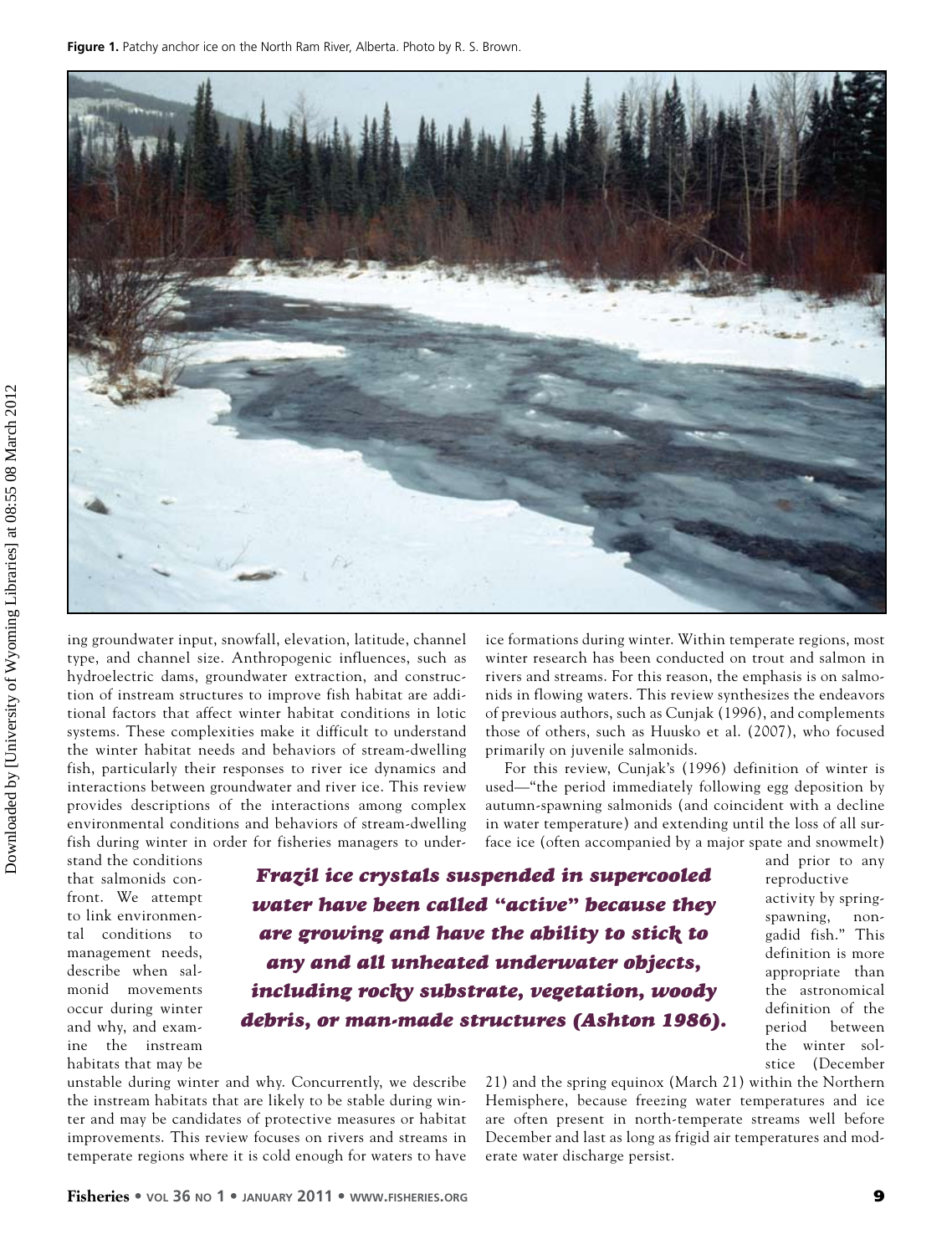# **River Ice Processes**

**In regions where average air temperatures drop below 0**°**C for periods of days or more, the heat loss from the water surface to the atmosphere causes the water temperature to decrease until it reaches 0°C.** The rate of decrease depends on water depth, volume of flow, and exposure of the water surface. The fact that water has its maximum density at 4°C influences the vertical temperature distribution throughout its depth. As the water cools in the range of 4°C to 0°C during the winter season, it becomes less dense and the possibility of stratification arises. In streams and rivers with any appreciable current velocity, turbulent mixing generated by the river current is sufficient to overcome stratification, vertically mix the water column, and produce a uniform water temperature throughout. However, in lakes, ponds, and river reaches where the flow velocity is very low to non-existent, the water column becomes stratified with the coldest, least dense water at the surface. In these cases, ice production is limited to the water surface.

### **Supercooling, frazil and anchor ice formation**

Within vertically-mixed stream or river reaches, the entire water column can cool to below 0°C and become supercooled. Supercooling levels are small, typically less than 0.1°C. While it is not common to think of water being a liquid at temperatures below 0°C, it must be remembered that, as long as the air temperature is below 0°C, the only mechanism limiting the magnitude and duration of supercooling is the latent heat released when liquid water changes to solid ice. Water will remain supercooled until the latent heat warms the water column back to 0°C. However, there is a time lag before enough growing ice is present to overcome the heat loss to the atmosphere and warm the water back to near 0°C.

In practical terms, supercooling occurs when little or no surface ice is present, the air temperature is sub-freezing, and the water flow is sufficiently turbulent to overcome stratification. The genesis of the very first ice crystals is thought to result from seed crystals introduced at the water surface that become suspended in the water column by turbulence. Once introduced, these initial crystals lead to the creation of many new crystals that grow in size in the supercooled water (Daly 1984). This type of ice formation is referred to as frazil ice. Frazil ice crystals suspended in supercooled water have been called "active" because they are growing and have the ability to stick to any and all unheated underwater objects, including rocky substrate, vegetation, woody debris, or man-made structures (Ashton 1986).

Frazil ice deposited on the channel bottom is called anchor ice (Figure 1). Anchor ice in streams and rivers is typically composed of many small ice crystals and often has a milky appearance (Figure 2). In some cases, anchor ice includes sediment deposited along with the ice crystals and takes on a brownish appearance. The actual form of anchor ice is related to the flow conditions (Kerr et al. 2002; Kempema and Ettema 2009). In riffles with fast current, it can become quite thick and create anchor ice dams (Gerard 1989; Figure 3). These dams can temporarily block much or all of the water discharge in a stream or river leading to large fluctuations in water levels (Maciolek and Needham 1952; Daly 2005, Stickler et al. 2008a). For example, in a small Newfoundland stream, it was observed that anchor ice dams increased water depth by up to 0.7 m, decreased water velocity, and changed riffles to runs upstream from dams (Stickler et al. 2008a).

Anchor ice has been observed to lift from channel beds during early daylight hours following cold nights when frazil ice is formed. Anchor ice can transport large amounts of sediment, gravel, and aquatic invertebrates downstream (Martin et al. 2000; Kempema et al. 2002). It is common to see frazil slush on the surface of streams or rivers after a period of frazil ice production (Figure 4). Frazil slush is composed of anchor ice lifted from the bottom and frazil ice crystals, either singly or flocculated together. Since frazil slush is buoyant, it can consolidate on the water surface and pack or clump together into large floes. Freezing of interstitial water among consolidated ice crystals increases the strength and rigidity of floes.

In stream and river reaches with turbulent flows, frazil crystals at the surface may not consolidate and frazil ice may stay in the form of slush. In less turbulent reaches, circular, pancake floes may form with diameters of a meter or more (Figure 5). In reaches with low current velocities, very large floes can form and their effective diameter can be on the order of the channel width (Osterkamp and Gosink 1983).

# **Ice cover formation**

Stationary ice cover can have a significant effect on both discharge and stage of streams and rivers (Ashton 1986). Ice moving at or near the velocity of the water surface has little impact on flow conditions. However, when the surface concentration and strength of floating ice increases to the point where significant shear stresses can be transmitted to the channel banks through the surface ice, it can begin to influence water flow. Shear stress causes the velocity of the floating ice to slow relative to the water in the rest of the channel. This slowing exerts resistance on the flowing water, decreasing the rate of discharge and increasing the stage of the river upstream, while decreasing these factors downstream.

The formation of stationary solid surface ice covers generally from where the moving ice motion is arrested by natural obstacles such as intact ice cover, river constrictions, or changes in channel slope. Ice motion can also be arrested by anthropogenic obstructions, such as bridge piers, dams, or ice control structures. Once ice motion is arrested, stationary ice cover can progress upstream with the leading edge of the ice cover advancing due to the arrival of ice floes from upstream (Figure 6).

The ice formation process depends on the form of ice (i.e., slush, pancake floes, or large floes) when it arrives at stationary ice cover, the hydraulic conditions at the leading upstream end of the ice cover, and the heat loss rate to the atmosphere. Initial ice cover, formed of individual ice floes, can thicken abruptly through shoving or consolidation events. These events start immediately after ice cover is formed and continue until ice cover is strong enough to resist the forces acting on it (Beltaos 2008; Hicks 2009). In addition, the strength and thickness of ice cover can increase through heat transfer to the atmosphere as the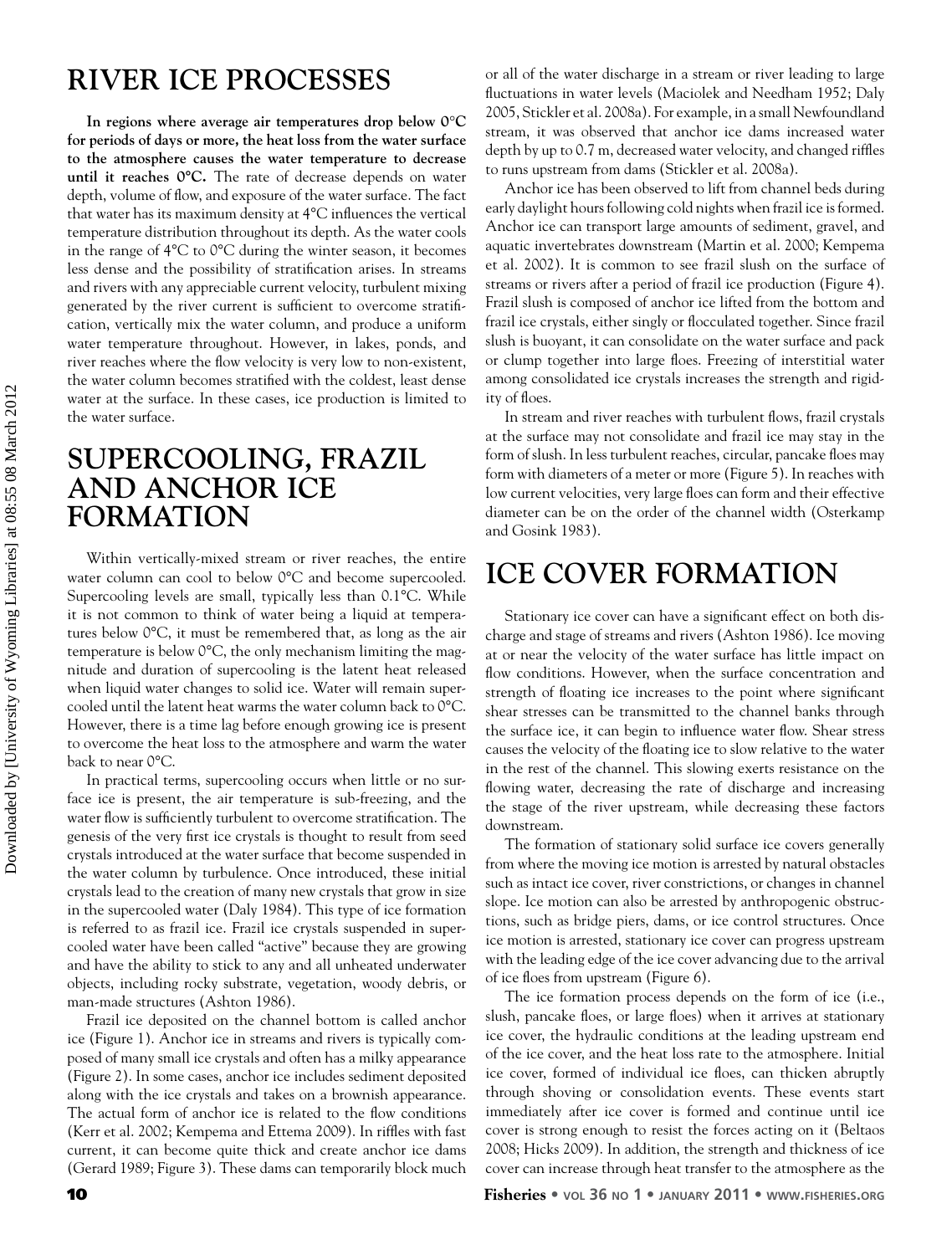Figure 2. An underwater photograph of anchor ice clinging to the bottom of Dutch Creek, Alberta. Photo by R. S. Brown.



interstitial water among the initial ice floes forming the ice cover freezes (Calkins 1979).

# **Hanging dams**

The upstream progression of stationary ice cover may slow or stop altogether in reaches with fast-flowing water. Reaches that remain free of ice cover can produce substantial quantities of frazil ice that are transported downstream and deposited under ice cover (Figure 7). When this ice is deposited under ice cover in reaches with low water velocity—such as pools—a significant portion of the channel cross section can be blocked by deposited frazil ice. These depositions, sometimes referred to as hanging dams, can become quite large (e.g., extending across the channel of large rivers and up to a kilometer or more in length), restrict water flow, and increase current velocities through pools, transforming pools into areas with high current velocities (Gold and Williams 1963; Cunjak and Caissie 1994; Komadina-Douthwright et al. 1997; Brown et al. 2000).

Once stationary ice cover has formed on a stream or river reach, it can last throughout the winter as long as air temperatures remain cold and the discharge remains steady or declines. The amount of surface ice cover varies with both latitude and altitude. Streams and rivers in the Arctic may be covered in surface ice for more than half of the year, whereas streams and rivers at low latitudes or at low altitudes in the north temperate region may not have complete surface ice cover (Craig 1989).

# **Ice cover breakup and ice jams**

Breakup of stationary ice cover transforms a completely icecovered stream or river reach into an open system. Two examples illustrate the types of breakup commonly found in north temperate regions of North America (Daly 1995; Beltaos 2008). At one extreme is thermal meltout. During an ideal thermal meltout, ice cover deteriorates through warming and the absorption of solar radiation, and melts in place, with no increase in discharge and little or no movement of ice. At the other extreme is the more complex and less understood mechanical breakup. Mechanical breakup requires no deterioration of ice cover but results from an increase in discharge. The increase in discharge induces stresses in the ice cover, and the stresses cause cracks and fragment the ice cover into pieces that are transported by the current.

Breakups of stationary ice cover take place most often during warming periods when the strength of the ice cover deteriorates to some degree and the flow entering the stream or river reach increases because of snowmelt or precipitation. Therefore, most ice breakups actually fall somewhere between the extremes of thermal meltout and mechanical breakup. As a general rule, the closer a breakup is to being a mechanical breakup, the more dramatic it is because of the increase in flow and the large volume of fragmented ice produced (Daly 1995; Beltaos 2008).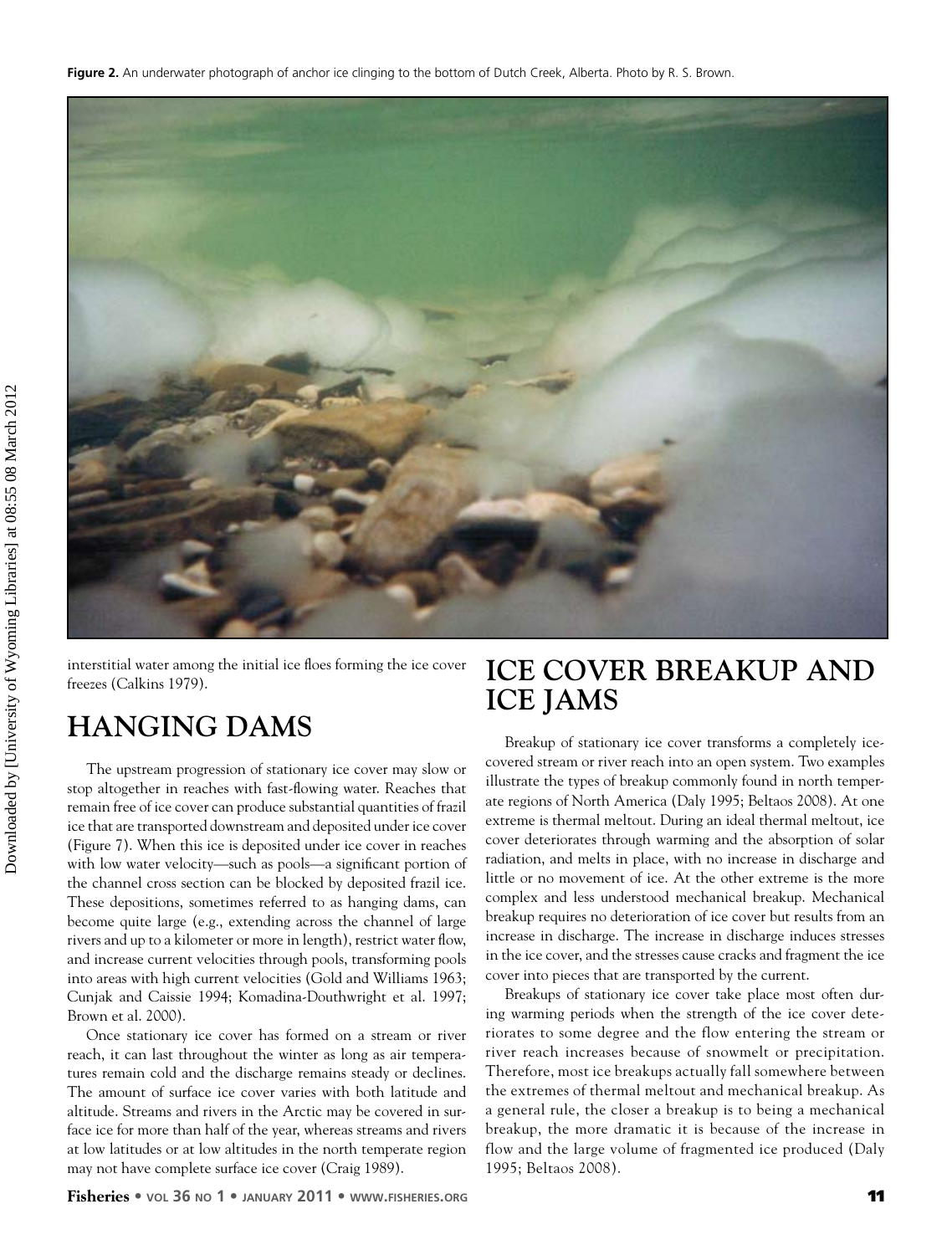Ice jams can occur at locations where the ice fragments stop moving with the current. Severe and sudden flooding can result upstream of ice jams or downstream of ice jams when they release. Surface ice cover can fill the entire channel with chunks of ice and create ice jams that flood large upstream segments of streams or rivers and leave downstream segments dewatered (Beltaos 1995).

# **Fish and Winter**

### *Water temperature influences feeding, metabolism, and behavior*

Water temperature has a substantial effect on fish because they are poikilothermic and their body temperatures vary with the external environment. At a given water temperature, the body temperature of freshwater fish is almost precisely the temperature of the water (Diana 1995). As body temperature changes, so do metabolic processes. When water temperature declines from fall into winter, metabolic processes slow down and the abilities of fish to swim, feed, avoid predators, and defend their locations decline (Beamish 1978; Parsons and Smiley 2003). At winter water temperatures (i.e., about  $1^{\circ}$ C or less under ice), most freshwater fish have little ability to respond to changes in their environment, such as changes in flow, or to avoid predators, such as mink (*Mustela vison*).

As water temperatures decrease in fall or early winter, defense of feeding positions becomes less important to fish while the search for suitable winter habitat becomes more important (Cunjak and Power 1986; Cunjak 1996; Lindstrom and Hubert 2004a). Adult trout may initiate movements, some of which may be very long distances, in search of suitable winter habitat (Bjornn 1971; Chisholm et al. 1987; Brown and MacKay 1995; Jakober et al. 1998; Lindstrom and Hubert 2004a). Such movements occur as the swimming abilities of fish decrease with declining water temperatures (Contor 1989; Sheppard and Johnson 1985; Simpkins et al. 2000a).

Many fish, such as salmonids, do not cease activity entirely, and feed throughout the winter (Needham and Jones 1959; Cunjak and Power 1987; Kolok 1991, Riehle and Griffith 1993; Pirhonen et al. 1997, Hebdon and Hubert 2001a; Simpkins et al. 2000b), even when water temperatures are less than 5°C (Lyons and Kanehl 2002, Dare and Hubert 2003). However, the ability of salmonids to acquire and assimilate food becomes more limited as water temperatures decline to near 0°C (Chapman and Bjornn 1969; Brett and Glass 1973; Metcalfe and Thorpe 1992). Concomitantly, growth may cease during winter (Cunjak and Power 1986; Metcalfe and Thorpe 1992).

During winter, the production of benthic invertebrates declines, and densities of drifting food items are low, so there can be little food available for sight-feeding insectivores such as trout (Simpkins et al. 2000b; Hebdon and Hubert 2001b). Cold water temperatures depress metabolic rates of fish during winter and prolong the duration that salmonids and other fish can survive with little or no food (Cunjak 1988;

Connolly and Peterson 2003; Simpkins et al. 2003a). Thus, the combination of cold water temperatures and depressed metabolic rates during winter provides a survival mechanism for salmonids and other fish in streams.

# *Use of energy stores*

Because of the physiological constraints on capture and consumption of food at low water temperatures and reduced availability of prey during winter, fish must utilize energy stored in their bodies (Cunjak 1988; Simpkins et al. 2000b, 2004a, 2004b). For example, salmonids are adapted to mobilize energy reserves and survive long periods without food (Toneys and Coble 1980; Navarro and Gatierrez 1995; Simpkins et al. 2003a). A complex three-stage physiological mechanism is



involved in the mobilization of energy reserves and the defense of critical body organs (Castellini and Rea 1992; Hervant et al. 2001; Simpkins et al. 2003b). In short, during the first few days of food deprivation, glycogen reserves in the liver are used as an energy source. As starvation continues, the body switches to use of lipids as an energy source while preserving proteins. In later stages of starvation when lipids are depleted, the body begins to use proteins as a source of energy. The use of proteins compromises vital organ functions. Starvation and death occur after lipid reserves are depleted and protein degradation destroys the function of vital organs.

This starvation process has been widely observed among salmonids and has been related to declines in lipids through the course of winter among fish in both the wild (Beckman et al. 2000; Finstad et al. 2004a) and controlled experiments (Simpkins et al. 2003a, 2003b, 2004a, 2004b). Declines in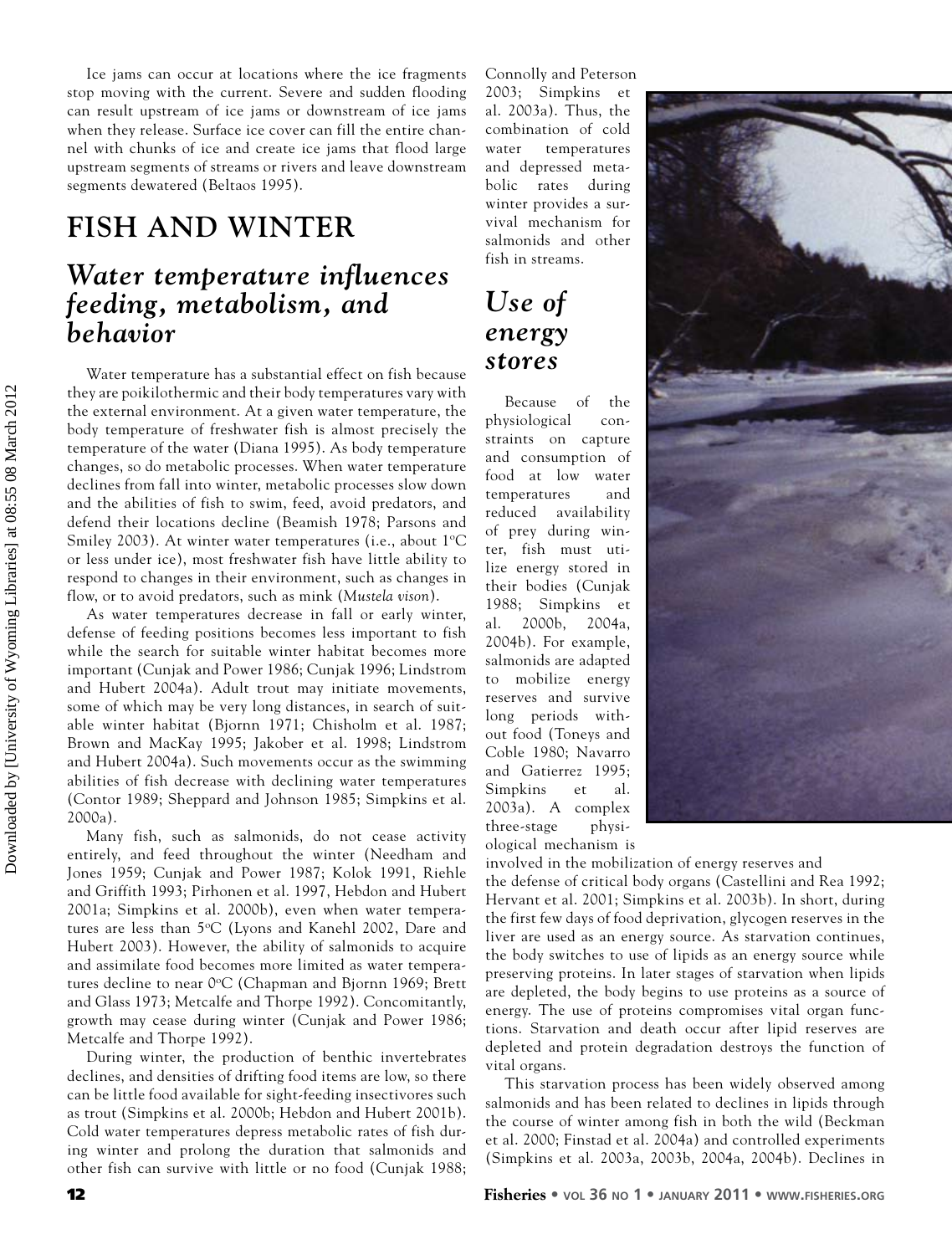

body condition using indices of plumpness based on length and weight measurements have also indicated starvation processes among salmonids during winter (Simpkins et al. 2000b; Hebdon and Hubert 2001a), but body condition indices are not an accurate index of lipid reserves, or the extent of starvation experienced by fish (Simpkins et al. 2003a, 2003c). Starvation and associated mortality of fish during winter are related to the size of fish, with higher rates of starvation and mortality among smaller fish, especially age-0 fish in streams (Sogard 1997; Biro et al. 2004; Simpkins et al. 2004a; Borgstrom and Museth 2005). Size-selective mortality is a function of the fact that smaller fish have low levels of stored energy in their bodies (Shultz and Conover 1997; Finstad et al. 2004a) and higher mass-specific metabolic rates (Paloheimo and Dickie 1966; Miranda and Hubbard 1994).

The metabolic limitations that fish experience during winter have a variety of ecological consequences, resulting particularly in less ability to withstand the stresses of forced swimming events and predation by warm-blooded vertebrates (Marshall 1936; Sealander 1943; Gerell 1967; Jakober 1995; Simpkins 1997; Lindstrom and Hubert 2004b). When changes in environment or habitat occur, fish may be forced to swim from their winter refuges to find new refuges (Brown and Mackay 1995; Jakober et al. 1998; Simpkins et al. 2000a; McKinney et al. 2001; Annear et al. 2002; Dare et al. 2002). Forced swimming during winter enhances the rate of lipid depletion and generates size-selective mortality (Simpkins et al. 2003a, 2003b, 2003c, 2004a). If fasted fish are forced to swim to exhaustion, direct mortality may occur or they may be more vulnerable to predation (Simpkins et al. 2004b).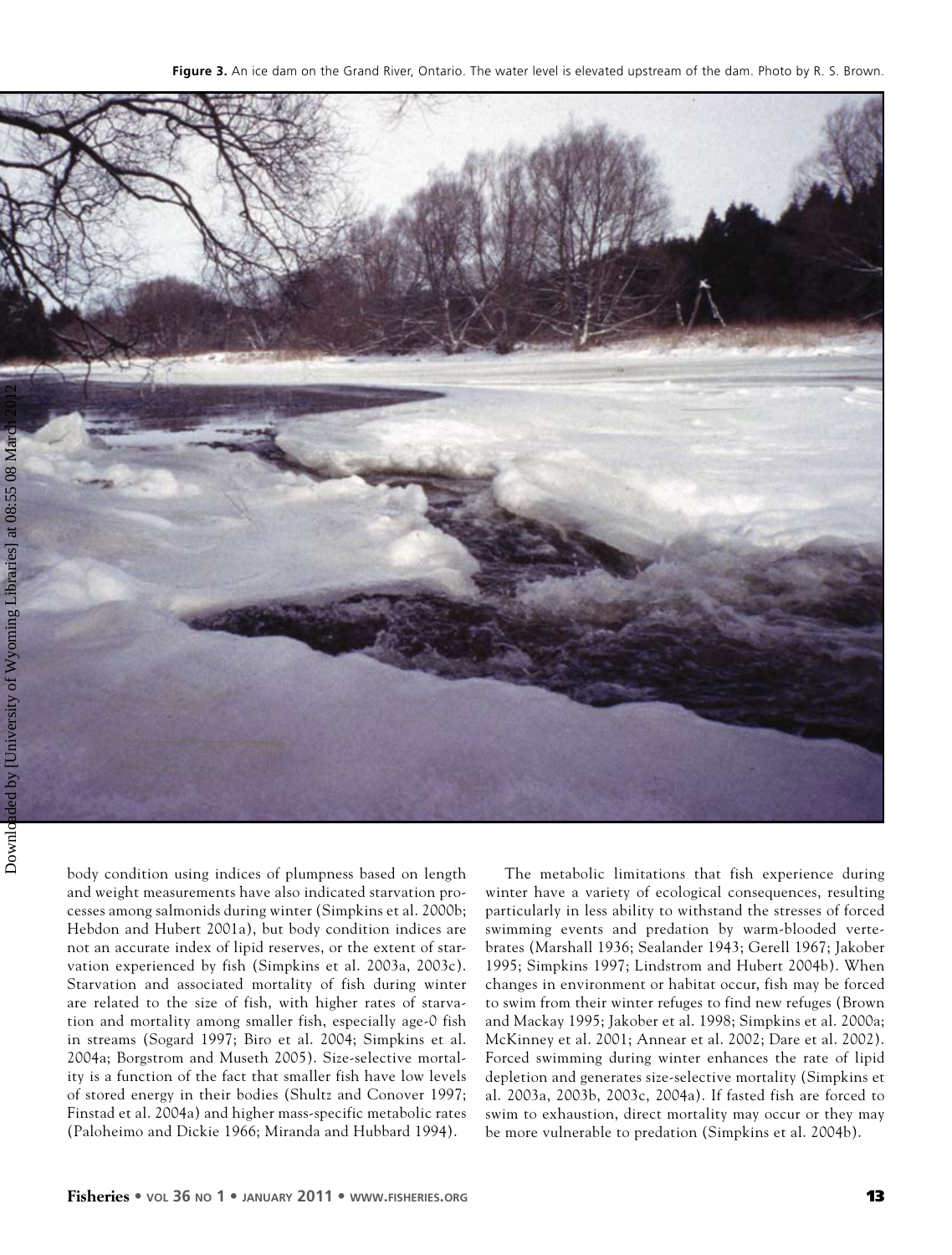# **Fish Behavior and Onset of Winter**

# *Habitat changes in fall*

The slowing of the metabolism of fish with decreasing water temperatures during fall and early winter has implications on behavior and habitat use by fish in streams and rivers. Because their metabolism slows and they feed less, fish are less likely to defend feeding positions (Cunjak and Power 1986; Cunjak 1996). Also, because fish are feeding less, the habitats that were optimal during warmer parts of the year can become less favorable. Larger juvenile and adult fish may abandon feeding territories and aggregate (a type of schooling (i.e., shoaling) behavior) in areas where they can find winter refuges (Hartman 1965; Cunjak and Power 1986; Brown and Mackay 1995; Jakober et al. 1998). While this occurs for larger fish, smaller fish may become nocturnal, move short distances, and hide within interstitial spaces in channel substrate, preferring crevices among larger rock substrates (Hartman 1965; Griffith and Smith 1993; Linnansaari et al. 2008).

As water temperatures decrease in the fall, larger fish often make lesser use of shallow areas with higher water velocities, and greater use of deeper areas with slower water velocities. This behavior has been observed among riverine salmonids (Hartman 1965; Cunjak and Power 1986; Chisholm et al. 1987; Baltz et al. 1991; Heggenes et al. 1993; Brown and Mackay 1995; Jakober et al. 1998) and centrarchids (Lyons and Kanehl 2002). Because areas with these types of habitats are often limited in streams and rivers, it is common for fish to be found in large groups or aggregations within more optimal habitats.

The presence of stationary ice cover influences behavior and habitat use. For example, Atlantic salmon (*Salmo salar*) parr were observed to be nocturnal during winter, but their activity increased during daytime as stationary ice cover became thicker (Linnansaari et al. 2008). Although Atlantic salmon parr prefer larger substrates, they may use smaller substrate when stationary ice cover is present (Linnansaari et al. 2008, 2009).

#### *Aggregations*

Aggregation may be a clumping or squeezing effect resulting from limited habitat availability (Cunjak and Power 1986). Habitat can be much more limited in winter than in other seasons due to low discharge and exclusion of previously suitable habitat by stationary ice (Chisholm et al. 1987; Brown et al. 1994; Brown and Mackay 1995; Jakober et al. 1998). Aggregation may also provide advantages to members of the group by decreasing predation risk (Neill and Cullen 1974; Milinski 1979; Tremblay and Fitzgerald 1979; Pitcher 1986).

Occurrence of winter aggregations of fish is linked to the general water temperature of the majority of the stream and the inflow of relatively-warm groundwater into the water column. The tendency of fish to form high-density winter aggregations increases with decreasing overall stream temperature (Cunjak and Power 1986; Brown 1999). Aggregations of cutthroat trout (*Oncorhynchus clarki*), brook trout, and brown trout (Cunjak and



*When anchor ice fills a pool, the water then flows through the ice in one or more high-velocity conduits, at water velocities that are often unsuitable for fish to maintain position*

Power 1986; Brown 1999) have been observed in small areas of warm groundwater discharge. However, Brown and MacKay (1995) observed that fish aggregations were less common in long stream sections warmed by groundwater than in colder sections without groundwater inputs.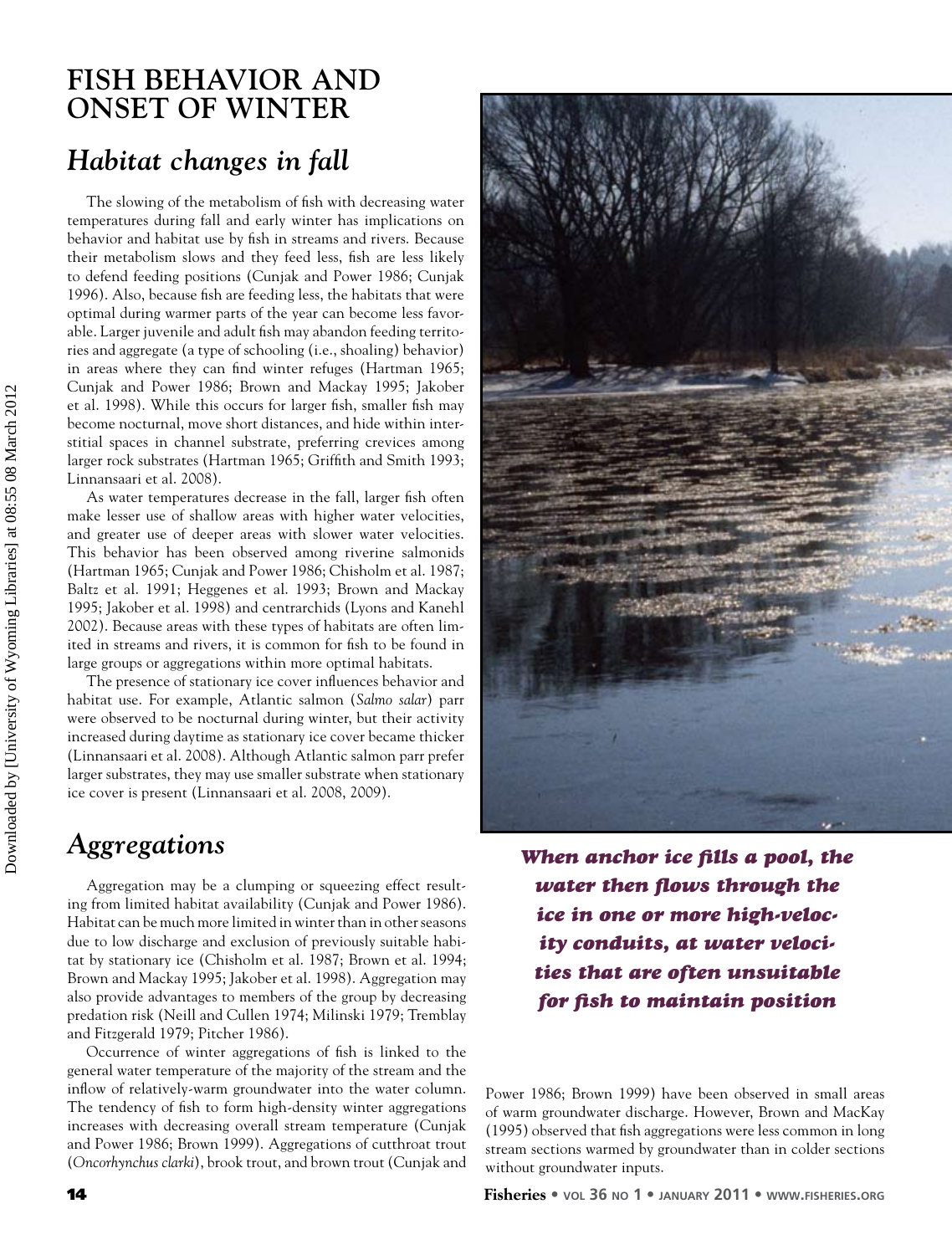

# **Natural Factors Affecting Fish Habitat and Behavior During Winter**

Winter habitats of fish can range from very stable to almost consistent change due to variation in ice conditions and water temperatures. In some riverine environments, stationary ice cover forms early in the winter and seals fish under a stable sheet of ice. Deep snow can bridge small streams and also provide stable overwintering habitats (Chisholm et al. 1987; Hubert et al. 2000; Lindstrom and Hubert 2004a). However, among reaches of streams or rivers, habitats without complete surface ice or snow cover are likely to have dynamic ice conditions (Brown 1999; Lindstrom and Hubert 2004a; Barrineau et al. 2005).

influence fish behavior. Laboratory studies have shown that supercooled water temperatures and frazil ice can stress fish (Brown et al. 1999). In addition, stationary ice can form in habitat that was available during summer and be very dynamic, making otherwise suitable habitats unusable either temporarily or for most of the winter (Chisholm et al. 1987; Brown and Mackay 1995; Jakober et al. 1998; Brown 1999; Lindstrom and Hubert 2004a; Barrineau et al. 2005). As winter progresses, stationary ice cover can increase in thickness until it excludes large portions of habitats used by wintering fish in streams and rivers (Chisholm et al. 1987; Berg 1994; Scruton et al., 1997). An extreme example occurs in the Arctic where most streams and rivers freeze to the bottom of the channel because surface ice can grow to a thickness of more than 2 m (Mueller et al. 2006). Consequently, fish must reside in the deepest parts of rivers in pockets of unfrozen water or

From the start of freeze-up, ice can occlude fish habitat and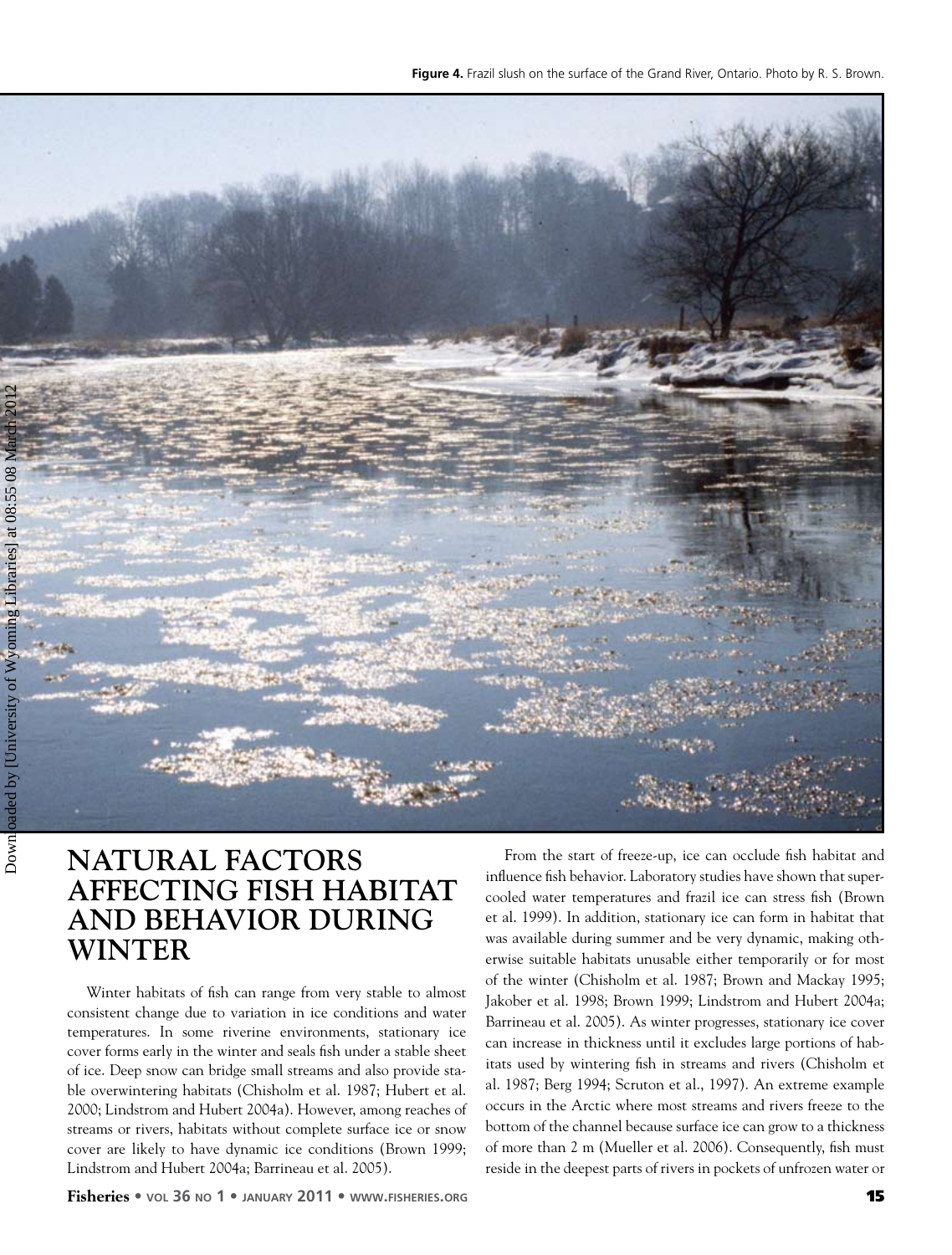in areas influenced by groundwater (Craig 1989; West et al. 1992; Reynolds 1996; Brown et al. 2010).

# **The effects of frazil and anchor ice**

When stationary ice cover forms and melts frequently during fall and winter, the resulting frazil ice and anchor ice events create harsh conditions that force fish movements and cause mortality (Maciolek and Needham 1952). Anchor ice can build up to the water surface and occlude fish from entire pools or reaches. When anchor ice fills a pool, the water then flows through the ice in one or more high-velocity conduits, at water velocities that are often unsuitable for fish to maintain position (Figure 8; Brown and Mackay 1995; Jakober et al. 1998; Brown 1999; Whalen et al. 1999). Several researchers have observed that fish are forced to make larger numbers of movements when influenced by frazil ice or anchor ice. Fish often shift habitats as the water temperatures decrease in the fall (Brown and Mackay 1995; Jakober et al. 1998) and may spend the entire winter at these new locations. However, if these new habitats are unstable due to the influences of ice, the fish may be forced to make multiple movements as ice occludes these habitats. One study found that cutthroat trout — in reaches influenced by anchor ice — made substantial movements 6 times more often during a winter, and moved 30 times farther than cutthroat trout in reaches free of anchor ice (Brown 1999). Other researchers have found that both bull trout (*Salvelinus confluentus*) and cutthroat trout moved more often in streams affected by anchor ice than in streams with stationary ice cover (Jakober et al. 1998). Cutthroat trout and brook trout overwintering in beaver ponds with stationary ice cover have been observed to move less than those in reaches of the same stream that were influenced by unstable ice conditions (Lindstrom and Hubert 2004a). Forced movements during frazil ice and anchor ice events can be energetically costly to fish and increase the probability of mortality. Because frazil ice and anchor ice form in stream sections that do not have stationary ice cover, fish in moderately cold climates may be forced to make more ice-related movements than fish in colder climates.

While larger juvenile and adult fish are forced from their habitats by anchor ice, small juvenile fish may not be influenced. One study found that although anchor ice completely blanketed a stream, Atlantic salmon (Salmo salar) parr were not forced to move (Roussel et al. 2004). Other researchers have found juvenile Atlantic salmon use anchor ice as cover (Stickler et al. 2008b), and redistribute daily as frazil ice and anchor ice form and melt (Whalen and Parrish 1999).

Recent research indicates that the distribution of anchor ice may influence whether stream reaches can be used by juvenile fish. Linnansaari et al. (2009) found that Atlantic salmon parr were able to remain in reaches with patchy, unconsolidated anchor ice. However, in reaches where dense growth of anchor ice extended from the substrate to the stream surface, the fish were not able remain, and did not re-enter over the course of the winter.



# **The effects of ice dams and hanging dams**

Thick deposits of anchor ice in riffles can create ice dams similar to ice jams (Gerard 1989; Beltaos 1995; Figure 3), causing a stage (i.e., water level) increase upstream from the ice dam, and decrease downstream from the ice dam (Maciolek and Needham 1952). In a high-elevation California stream, researchers found dead brown trout and rainbow trout (*Oncorhynchus mykiss*) stranded on damp rocks in dewatered pools downstream of an ice dam (Maciolek and Needham 1952) and concluded that this type of mortality was common, but others have found that ice dams may have little influence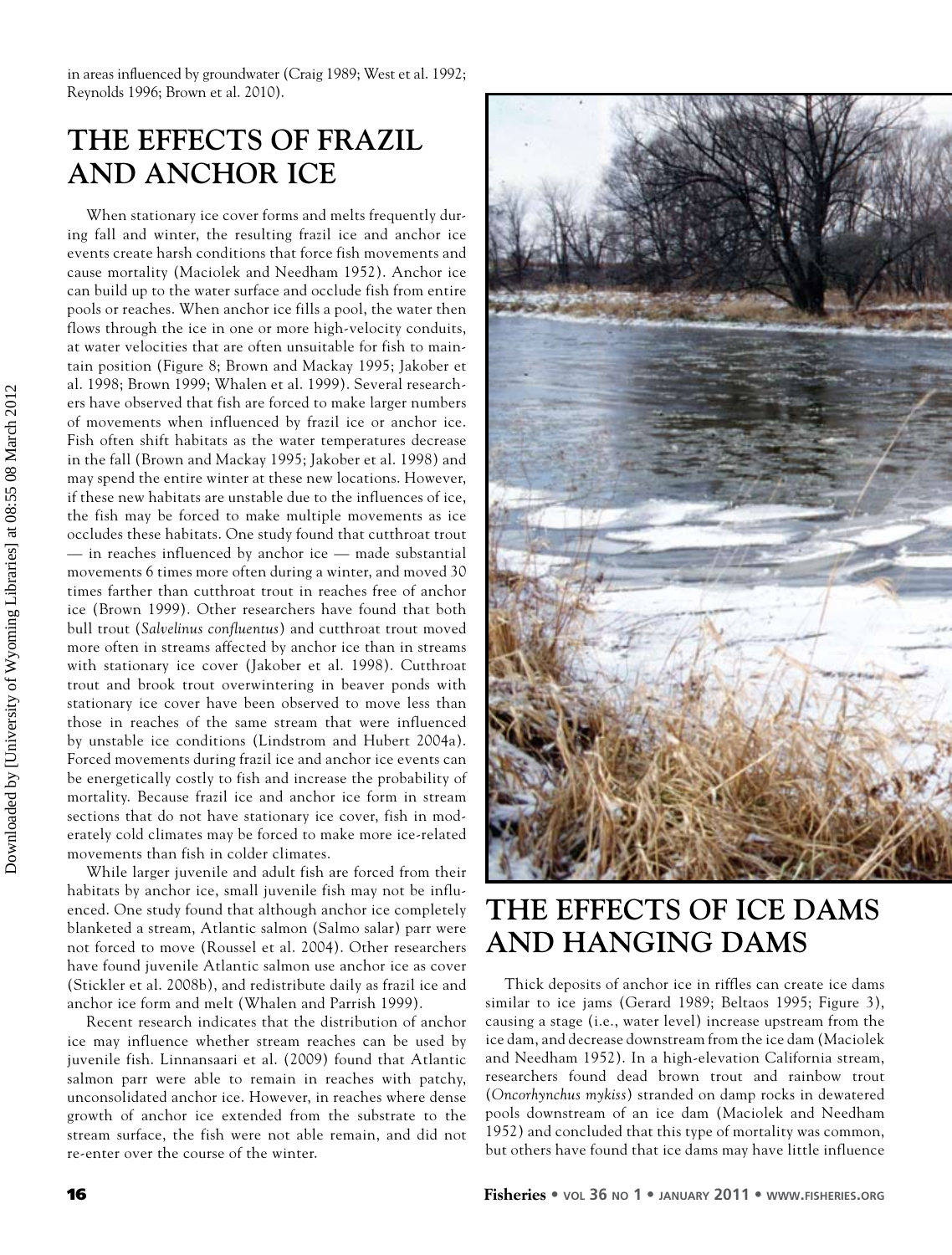

on fish. For example, while habitats used by Atlantic salmon parr in a small Newfoundland stream upstream of an ice dam increased in water depth and decreased in water velocity the fish moved little if at all (Stickler et al. 2008a), but the ice dam was short lived, forming at night and disintegrating the next day.

Frazil ice can affect fish habitat by forming hanging dams. Hanging dams can form frequently in cool-temperate and colder climates (Komadina-Douthwright et al. 1997), forcing lotic fish to cope with resultant changes in habitat. Brown et al. (2000) observed that 80% of a pool in an Ontario river was filled by a hanging dam causing much higher water velocities in the pool (Brown et al. 2000). Others have observed more than 80% of the volume of pools filled by hanging dams in other systems (Cunjak and Caissie 1994; Caissie et al. 1997; Komadina-Douthwright et al. 1997).

Hanging dams can cause major difficulties for fish during winter, but they are often unnoted because they form under ice and are difficult to observe. Increased water velocities coupled with reduced pool volume can change pools from suitable to unsuitable overwintering habitat. This is indicated in studies where radio-tagged fish moved out of pools where hanging dams formed, but often returned to the same pools after the hanging dams were no longer present (Brown et al. 2000; Lindstrom and Hubert 2004a). Hanging dams can remain in place for days or from fall freeze-up to spring breakup (Beltaos and Dean 1981; Komadina-Douthwright et al. 1997; Brown et al. 2000; Barrineau et al. 2005).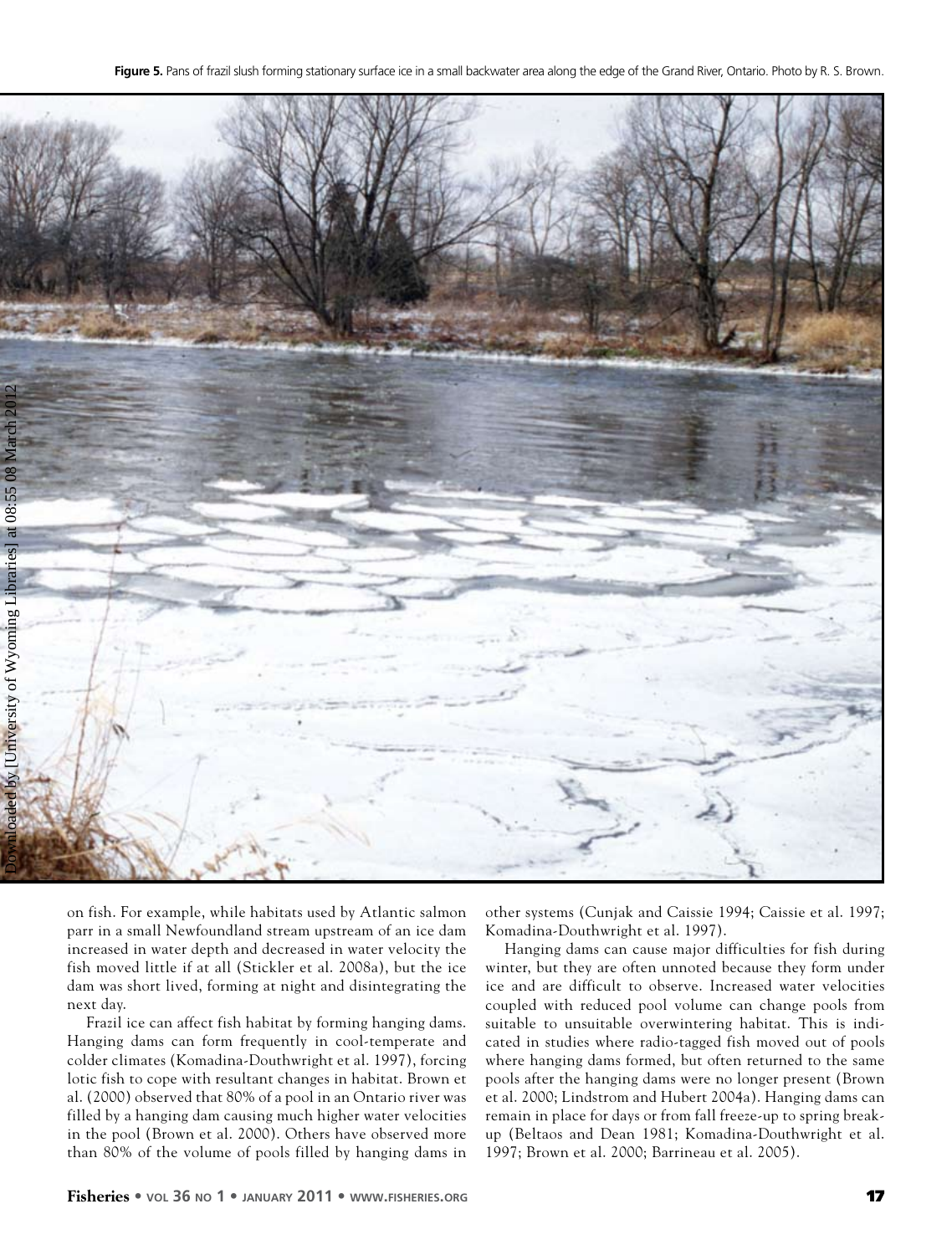#### **The influence of groundwater**

The inflow of relatively warm groundwater into the water column can play a complex role affecting winter habitat for fish in streams and rivers. Groundwater input to flowing waters can provide stable overwintering habitats for fish and their eggs when they are near the source, but it can also contribute to unstable winter conditions further downstream. Many researchers have found fish dwelling within the main channel or side channels (often in large aggregations) where groundwater maintained ice-free habitat (Craig and Poulin 1975; Cunjak and Power 1986; Brown and Mackay 1995; Brown 1999; Harper and Farag 2004; Lindstrom and Hubert 2004a; Barrineau et al. 2005). However, as air temperatures decrease, or the distance downstream from groundwater sources increases, the thermal effects of groundwater input dissipate and the amount of ice-free habitat decreases. Reaches at the downstream end of groundwater-influenced stream segments are likely to have unstable ice conditions during winter (Brown 1999; Lindstrom and Hubert 2004a). In these reaches, frazil ice may form during colder weather and contribute to anchor ice and hanging dams farther downstream (Brown 1999; Lindstrom and Hubert 2004a; Barrineau et al. 2005). For example, Brown (1999) noted radio-tagged cutthroat trout were forced out of the lower reach of a groundwater-influenced stream segment by anchor ice during cold periods. The fish moved upstream toward the source of warmer groundwater during cold periods and later dispersed back into the lower reach of the groundwater section as air temperatures increased, allowing the length of the groundwater-influenced segment to expand. Lindstrom and Hubert (2004a) also noted that brook trout and cutthroat trout tended to avoid pools affected by groundwater that were greater than 250 m downstream of the sources of influx because winter habitat conditions in these pools were dynamic and unstable.

# **Ice breakup and flooding**

Break-up of stationary ice cover can result in large changes in fish habitat and cause fish movements that commonly lead to mortalities. The occurrence of large volumes of ice moving with the current during break-up and associated flooding can result in remolding of river channels, moving of small islands, redistribution of alluvial gravel bars (Power et al. 1999), and crushing of riparian vegetation (Gatto 1994; Hicks 1994; Beltaos 1995). Under these conditions, fish may move long distances as their winter habitats are altered (Brown et al. 2001). As discharge increases during stationary ice break-up and flooding, water depth and velocities increase in the main channel. These changes can make main channel habitats more energetically demanding and less preferable for fish, so fish may move downstream, into backwaters, or to the edges of pools or runs. For example, Brown et al. (2001) found more than 10% of a group of radio-tagged white suckers (*Catostomus commersoni*) and common carp (*Cyprinus carpio*) stranded on



a floodplain following stationary ice break-up and associated flooding, and concluded that such stranding may be a major cause of mortality.

Use of stream margins within runs or backwater areas has been found to be one mechanism through which fish avoid being swept downstream during stationary ice break-up and flooding. While many backwater habitats are shallow or dry during low-flow periods, they are commonly used as refuges by fish, too (Brown et al. 2001). Additionally, several species of centrarchids have been observed to move into backwater areas during winter (Knights et al. 1995; Raibley et al. 1997; Karchesky and Bennett 2004). Having backwater habitats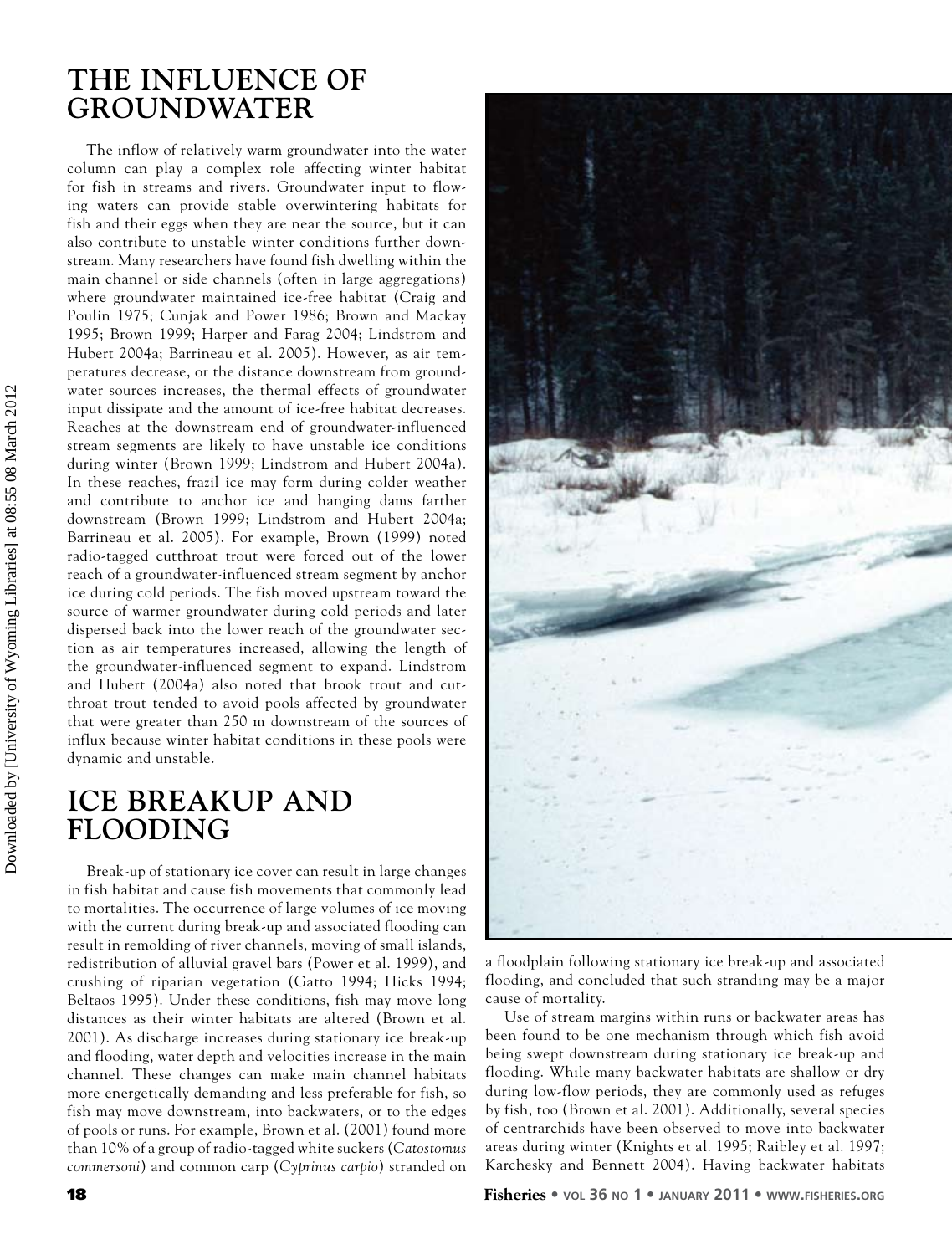

available in streams and rivers may decrease the numbers of fish that are caught in the current and forced to move downstream. Backwaters may also reduce the numbers of fish stranded on the flood plain where they can easily be taken by predators or die as waters recede.

Floods associated with stationary ice break-up can also influence the movements and behaviors of juvenile fish. For example, in an experimental stream, Atlantic salmon parr made more extensive movements during simulated floods, and the proportion of fish homing to their "home stone" after nocturnal movements was lower during these flood events (Linnansaari et al. 2008).

**Winter Habitats**

Suitable winter habitats for fish in streams and rivers are locations that allow fish to minimize energy expenditures while maximizing protection from environmental variation (Cunjak 1996; Bonneau and Scarnecchia 1998; Lindstrom and Hubert 2004a). Complex mixes of habitat features can provide suitable winter habitat for fish (Jakober et al. 1998; Harvey et al. 1999; Ford and Lonzarich 2000; Mitro and Zale 2002). Such habitats are generally the result of natural fluvial processes that maintain connections and create habitat diversity allowing full expression of life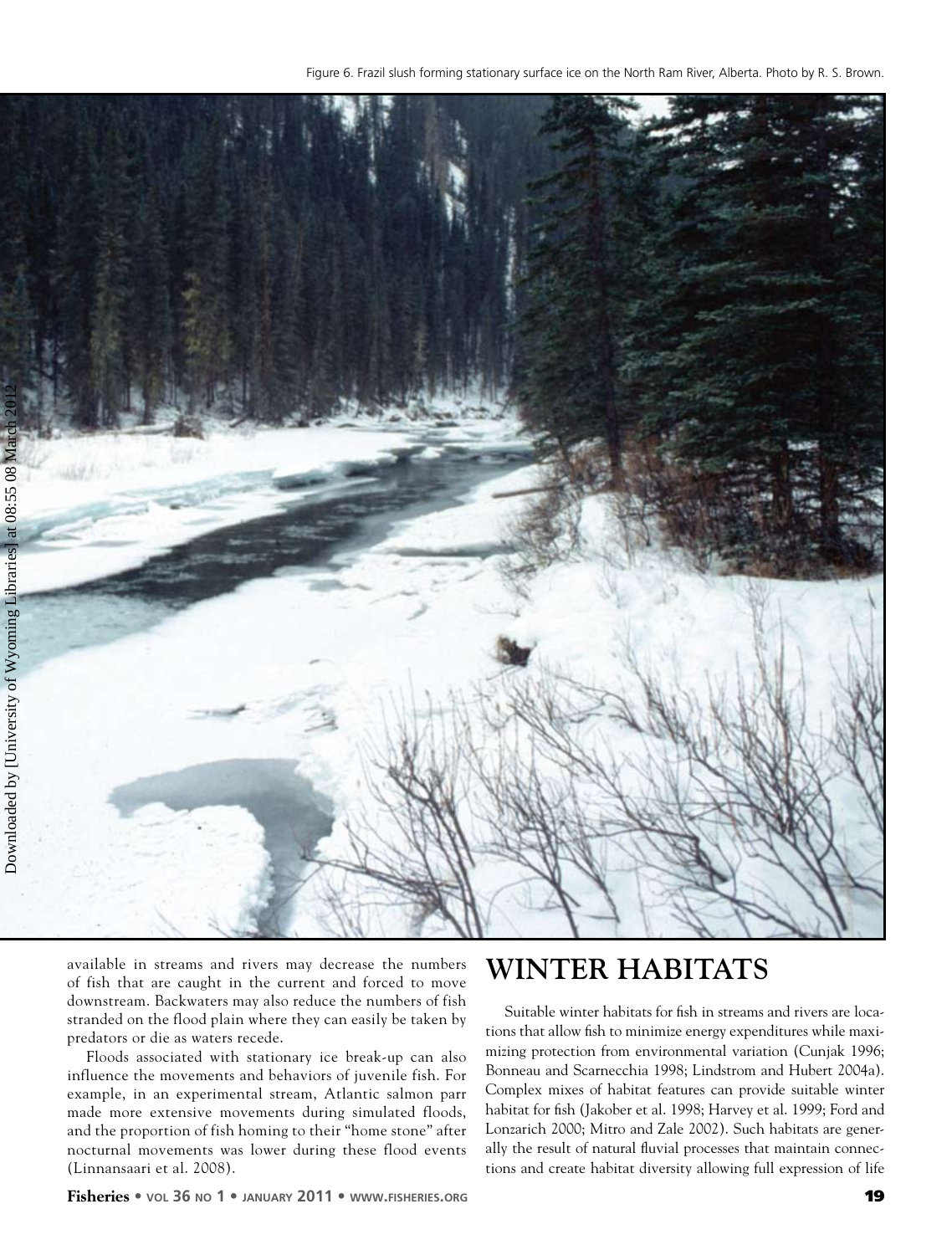Figure 7. This image shows three kinds of ice. Anchor ice can be seen on the bottom. In mid-column can be seen frazil slush or flocs of frazil ice. At the top of the image, a hanging dam can be seen forming under the stationary surface ice as frazil slush becomes buoyant and gathers under the surface ice. Photo by R. S. Brown.



history traits and processes influencing dispersal and survival of fish (Muhlfeld and Marotz 2005). In general, microhabitat features needed by stream-dwelling fish include low-velocity water and protection from predation (Hiscock et al. 2002; Beechie et al. 2005; Gillette et al. 2006), but specific habitat needs within these general features can vary among species (Dare and Hubert 2003).

Deep pools often provide microhabitat features needed by fish during winter, and their quality as winter habitat for fish can be enhanced by the presence of crevices between rocks, large woody debris, or submergent vegetation (Mitro and Zale 2002; Muhlfeld et al. 2001). Deep pools have been widely described as habitat features needed by stream-dwelling fish during winter, but most of the literature characterizing this generality comes from salmonid studies (Bustard and Narver 1975; Cunjak and Power 1986; Heggenes et al. 1993; Bonneau and Scarnecchia 1998; Jakober et al. 1998; Simpkins et al. 2000a; Dare et al. 2002; Lindstrom and Hubert 2004a). Deep pools in small streams provide low-velocity waters and a stable environment when there is relatively large variation in discharge during ice events. However, in larger streams and rivers, additional habitat features are needed in pools for them to provide suitable winter habitat (Simpkins et al. 2000a). The additional features include unique elements, such as complex bank habitat with large rocks (Mitro and Zale 2002), off-channel pools with groundwater inputs that slightly raise water temperatures (Harper and Farag 2004), large woody debris, or submerged aquatic vegetation. Generally, when juvenile salmonids find pools with low current velocities and instream cover, they move infrequently from these pools during winter (Heggenes et al. 1991; Hilderbrand and Kerschner 2000; Simpkins et al. 2000a; Sanderson and Hubert 2009).

Water velocities suitable to fish during winter vary among species and life stages. Among juvenile salmonids, suitable water velocities during winter have been reported to be less than 1 body length per second (Simpkins et al. 2000a, 2004a; Beechie et al. 2005; Enders et al. 2007). Elements of habitat complexity in pools and runs that create specific locations with little or no current velocity during winter, include rocky substrate with crevices between rocks, large woody debris, and submerged aquatic vegetation. Numerous studies of salmonids have described fish concealing themselves in crevices among rocks during winter (Schrader and Griswold 1992; Griffith and Smith 1993; Riehle and Griffith 1993; Meyer and Gregory 2000, Muhlfeld et al. 2001; Riley et al. 2006). Other authors have described the use of small eddies downstream from large cobbles or boulders as habitat used by salmonids during winter (Simpkins et al. 2000a; Dare and Hubert 2003). Large woody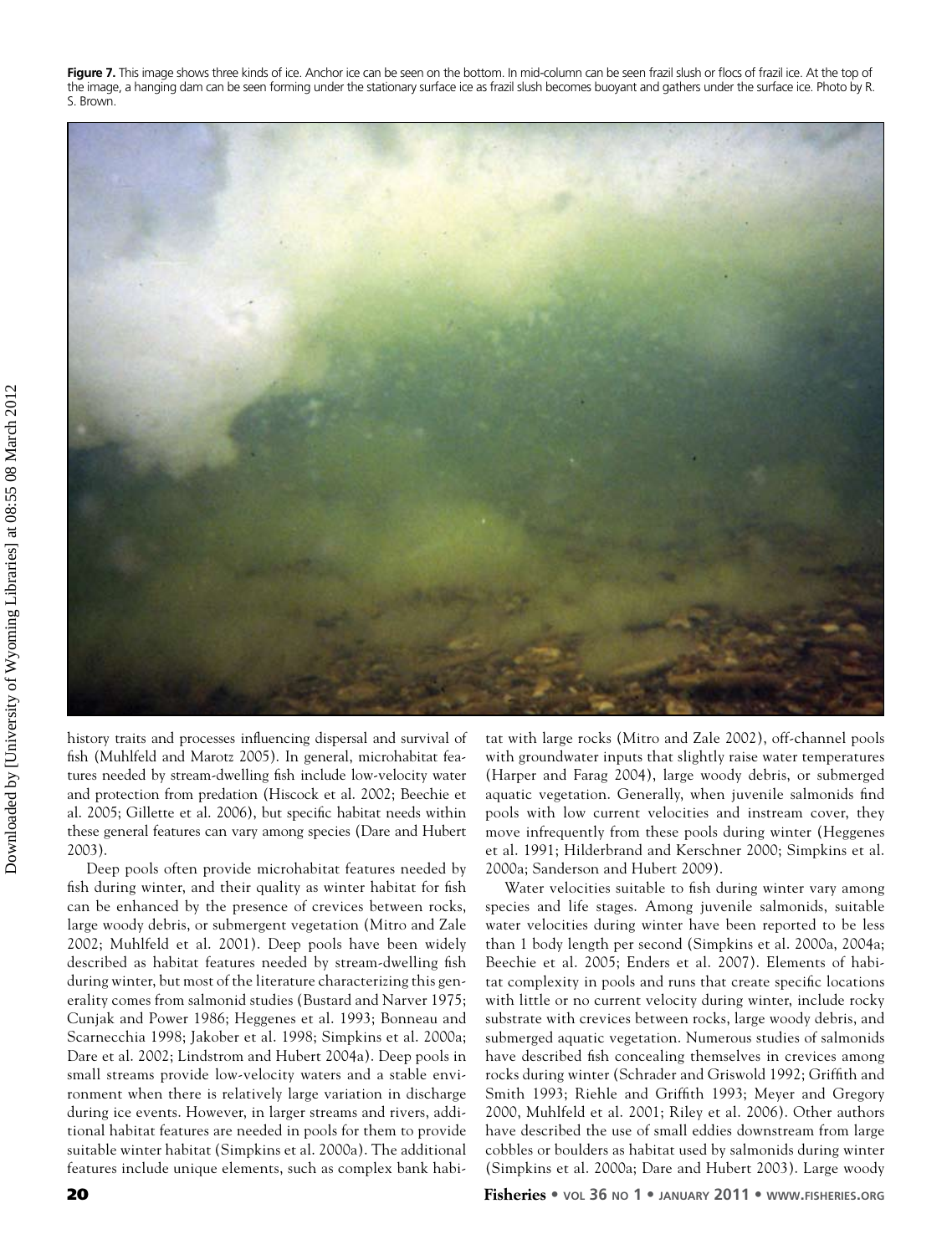Figure 8. An underwater photo of a conduit through anchor ice in Dutch Creek Alberta. Most of the stream was covered in anchor ice leaving just a few of these high velocity conduits for water to pass through. Photo by R. S. Brown.



debris has been described as being used to provide protection from current and concealment for salmonids in many systems during winter (Meyer and Gregory 2000; Muhlfeld et al. 2001; Harper and Farag 2004; Beechie et al. 2005; Muhlfeld and Marotz 2005). Large woody debris and backwater habitats may be particularly important to salmonids during high-flow periods (Harvey et al. 1999, Brown et al. 2001). Many studies have described use of submerged aquatic vegetation as cover by salmonids during winter (Cunjak and Power 1986, 1987; Bendock and Bringham 1988; Heggenes et al. 1993; Griffith and Smith 1995; Mitro and Zale 2002). However, submerged aquatic macrophytes can deteriorate during winter, forcing fish to move and seek new habitat (Simpkins et al. 2000a). Instream cover in the form of rocks, large woody debris, and submerged aquatic vegetation have been shown to be an important winter habitat feature for several species of centrarchids as well (Carlson 1992; Cunjak 1996; Karchesky and Bennett 2004).

Habitats along stream and river banks can be important winter refuges for fish. Juvenile salmonids have been observed to use stream-bank habitats as refuges during anchor-ice events (Griffith and Smith 1993; Riehle and Griffith 1993; Heggenes et al. 1993). Atlantic salmon parr have been observed to be positioned closer to the stream banks during winter in comparison to summer and fall (Mäki-Petäys et al. 2004; Enders et al. 2008). Stream-bank habitats may provide cover from high current velocities and homoeothermic predators (Cunjak 1996; Mäki-Petäys et al. 2004).

Habitat stability during winter is important to fish (Dare et al. 2002). If habitat is stable, fish are not forced to move, seek new areas of residence, expend more energy, or experience greater predation risk (Brown and Mackay 1995; Brown et al. 2000; Lindstrom and Hubert 2004a). There is substantial natural variation in the stability of stream and river habitat during winter. For example, three classes of winter stream conditions have been described among streams of the Rocky Mountains, with differing extents of stability during winter (Chisholm et al. 1987; Hubert et al. 2000). First are small, high-elevation stream segments with low-to-moderate channel gradients that become entirely bridged by snow with no stationary ice cover during winter. Such streams maintain consistent flows and cold water temperatures during winter to provide stable habitats. Second, there are moderate-sized, mid-elevation stream segments with moderate channel slopes that do not snow bridge and have patches with and without stationary ice cover during winter. These streams experience variation in water temperatures and have dynamic ice conditions throughout winter providing unstable habitats for fish. Third are foothills stream segments that are larger and tend to have lower channel slopes with little snow cover but substantial stationary ice cover. Habitat conditions in these stream segments also tend to vary during winter, but not as severely as in mid-elevation stream segments.

One of the most stable habitats for fish during winter is beaver (*Castor canadensis*) ponds (Collen and Gibson 2001) with consistent water levels, very low current velocities, and stationary ice cover throughout winter. Numerous studies have shown that trout select beaver ponds during winter (Chisholm et al. 1987; Jakober et al. 1998; Lindstrom and Hubert 2004a).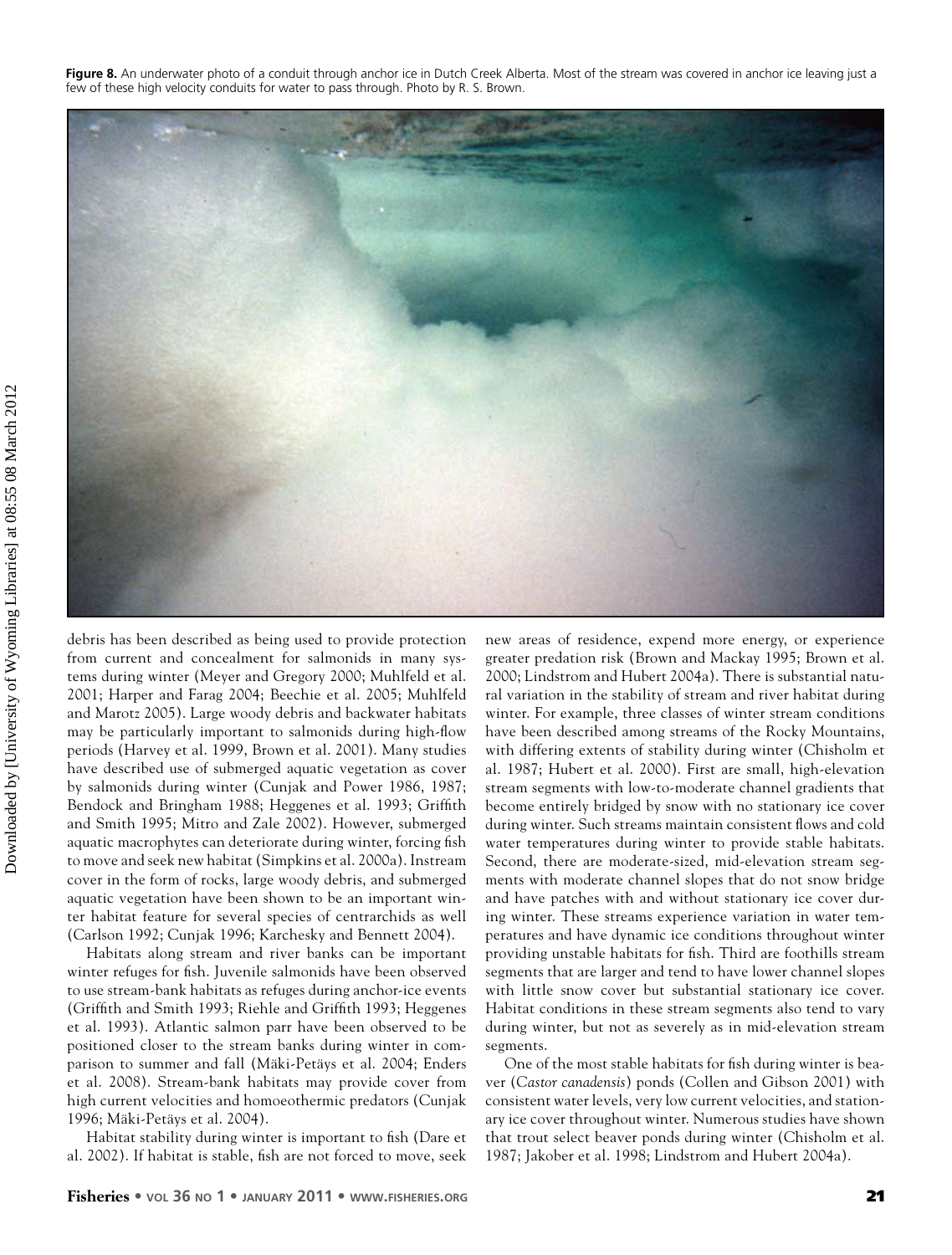# **Anthropogenic Influences on Winter Habitat**

A wide variety of anthropogenic activities can affect winter habitat for fish in streams and rivers. These include construction and operation of reservoirs, placement of barriers to fish movements, thermal effluents from electrical power production facilities and other industries, point sources of contaminants, nonpoint sources of sediments, and instream structures built to enhance habitat for fish.

# **Effects of dams and reservoirs**

Widespread construction of reservoirs has had substantial effects on downstream fluvial habitats (i.e., tailwaters) during winter. Many reservoirs alter natural temperature regimes downstream due to hypolimnetic releases resulting in warmer-than-natural winter water temperatures. Warmer water temperatures within tailwaters can eliminate stationary ice cover, enhance the dynamics of ice processes, facilitate predation by homoeothermic predators, increase energy demands of fish during a period of low prey availability, and allow the persistence of angling during winter.

Warmer water temperatures in tailwaters can prevent formation of stationary ice cover across the channel for long segments downstream from dams (Simpkins et al. 2001a), and contribute to occurrences of anchor ice and frazil ice in these segments (Ward and Stanford 1979). Frazil ice and anchor ice can fill interstitial spaces among gravel and cobble substrates where juvenile fish have sought cover (Stickler et

al. 2007a; Stickler et al. 2007b), remove submerged aquatic macrophytes that are important as sources of cover and protection from predation (Simpkins et al. 2000a; Johnson and Douglass 2009), and force fish to move from normal feeding and resting areas to refuges, such as the bottom of deep pools or under shelf

*Diverse habitats, however, including deep pools with low water velocities, coarse rock substrate, and abundant cover, as well as side channels and backwaters, increase the probability of survival of overwintering fish.* 

ice in shallow water near shore (Griffith and Smith 1995; Simpkins et al. 2000a; Van Kirk and Martin 2000; Stickler et al. 2008a). The movements and lack of feeding opportunities in tailwaters caused by frazil ice episodes accentuate energy demands on fish, affect starvation processes, and perhaps force fish to move downstream out of managed reaches (Brown and Mackay 1995; Hebdon 1999), and enhance mortality of juvenile salmonids (Simpkins 1997; Simpkins et al. 2000a; Annear et al. 2002).

Together, warmer water temperatures and lack of snow and stationary ice cover enable salmonids to feed throughout the winter in tailwaters (Simpkins and Hubert 2000b; Hebdon and Hubert 2001b). However, availability of prey is limited in tailwaters during winter, as most aquatic invertebrates have life cycles that make them unavailable or inactive during winter (Filbert and Hawkins 1995; Simpkins and Hubert 2000b; Hebdon and Hubert 2001b). Nonetheless, warmer water temperatures lead to higher metabolic rates, greater swimming ability, and more activity among salmonids in tailwaters, thereby generating a demand on stored energy reserves (Berg and Bemset 1998; Cunjak et al. 1998; Simpkins and Hubert 2000b; Hebdon and Hubert 2001a; Simpkins et al 2003a, 2004a; Finstad et al. 2004b). Loss of energy reserves can reduce the ability of fish to respond to variation in habitat or threats from predators, thereby enhancing mortality of small fish in tailwaters (Metcalfe and Thorpe 1992; Bull et al. 1996; Cunjak 1996; Finstad et al. 2004b). The lack of stationary ice cover associated with warmer winter water temperatures in tailwaters can enhance predation on fish by homoeothermic predators such as mink and river otter (*Lutra lutra* L.; Fraser et al. 1993; Valdimarsson and Metcalfe 1998).

Channels downstream from reservoirs often change and lose the complexity that existed prior to construction of the dam due to reductions in extremely-high flows and the lack of sediment released from dams (Ward and Stanford 1979). The result is often a loss of deep pools with low current velocities important to overwintering fish (Stickler et al. 2008b). Reservoirs also affect the occurrence of cobble substrate with interstitial spaces important to juvenile salmonids during winter (Rimmer et al. 1984; Heggenes 1996; Mäki-Petäys et al. 1997; Linnansaari et al. 2008; Stickler et al. 2008b). Highly-embedded, armored channels downstream from reservoirs generally lack cobbles with interstitial spaces.

Because dams regulate the flows of rivers for a variety of economic reasons, discharge regimes during winter are often quite different from relatively stable natural conditions. Variable discharges to meet hydropower, flood control, and water storage functions can lead to variable flows during winter, causing substantial variation in habitat at a time when fish need stable habitat (Dare et al. 2001; Lagarrigue et al. 2002; Enders et al. 2008). Variation in flows during winter downstream from reservoirs can strand fish (Saltveit et al. 2001; Berland et al. 2004; Stickler et al. 2007a; Stickler et al. 2007b; Enders et al. 2008), force

> fish to move from previously occupied habitats (Armstrong et al. 1998; Dare et al. 2002; Enders et al. 2008), accentuate mortality due to predation by vertebrates, and cause mortality due to the collapse of shelf ice along the shore onto fish below (Johnson 1994). Although rapid

reductions in flows during winter can negatively affect fish, enhanced flows appear to have less of an effect, causing fish to shift in their habitat use but not stimulating long movements (Heggenes 1988; Simpkins et al. 2000c; Brown et al. 2001). Effects of hydropower peaking during winter on juvenile salmonids have been studied in artificial streams and rivers (Bradford et al. 1995; Saltveit et al. 2001; Scruton et al. 2005; Enders et al. 2008), but there is little information regarding the cumulative effects on incubating embryos or adult fish. In general, slow changes in discharge within the natural range of variation are needed to avoid negative impacts on juvenile salmonids (Bradford et al. 1995; Enders et al. 2008).

Dams, as well as culverts, dewatering of stream reaches, and alteration of stream channels, can also provide barriers to fish movements, impeding movements among habitats needed during winter or summer, or for spawning, or rearing of young across a watershed or riverscape (Northcote 1997; Fausch et al. 2002). For example, Sanderson and Hubert (2009) found that water diversion structures prevented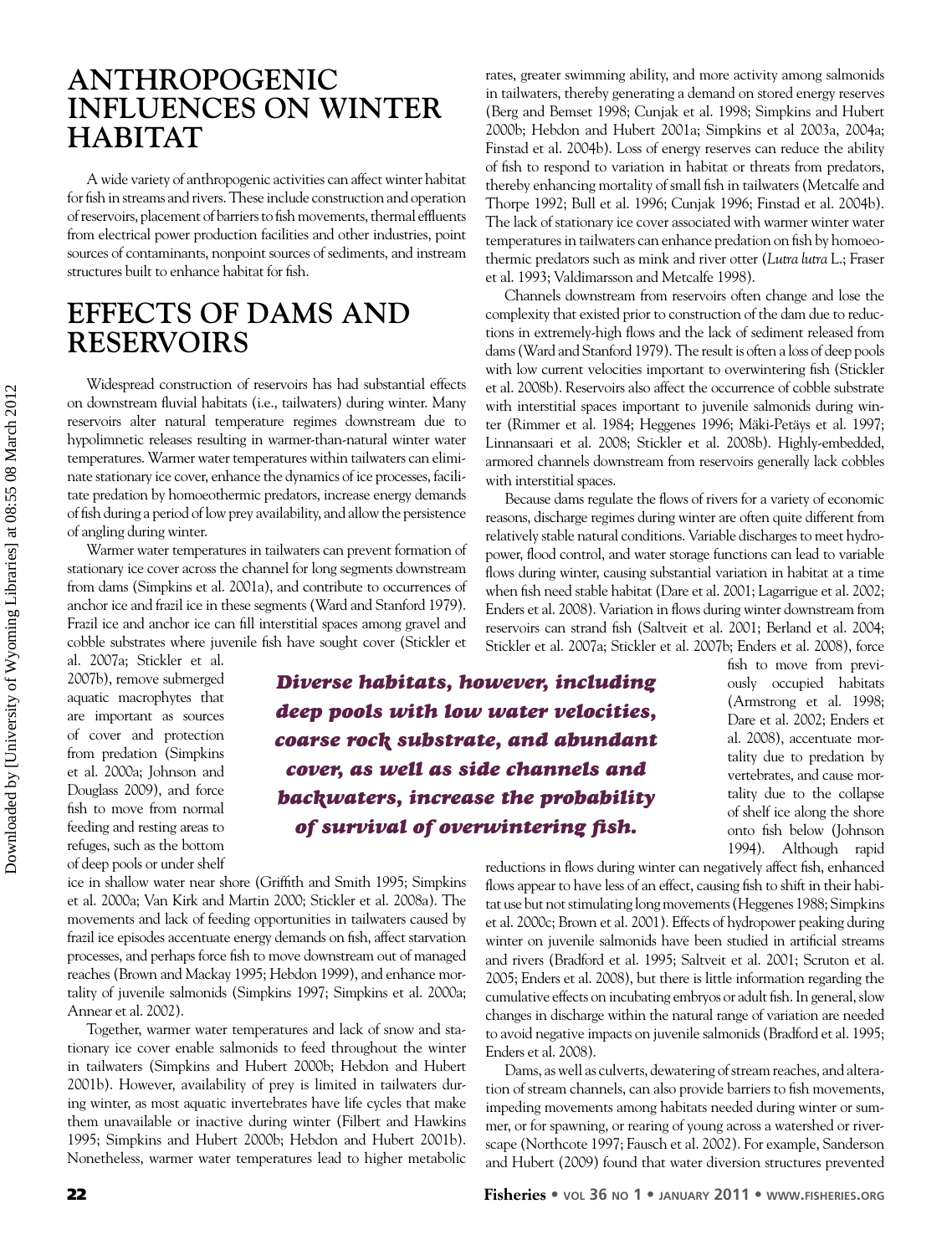adult cutthroat trout who wintered in the mainstem of the Salt River in Wyoming from accessing many tributary streams flowing from surrounding mountains with high-quality spawning and rearing habitat. Reductions in the area of available habitat due to anthropogenic fragmentation may lead to a loss of habitat complexity and decline in life history variations important to stream-dwelling fish (Rieman and McIntyre 1993; Schlosser and Angermeier 1995).

# **Thermal discharge**

Thermal discharges from electrical-generating plants and industrial and municipal sources can affect winter habitat in ways similar to reservoirs by preventing surface ice formation and providing opportunities for frazil ice episodes in downstream reaches. Additionally, thermal discharges during winter can cause fish to aggregate in the effluent plume where demands on energy reserves may be greater than in colder waters. The physiological effects of residence in thermally-enhanced areas during winter have not been widely studied, but at least one study suggests that reproduction may be negatively affected by such behavior (Cooke et al. 2004). Aggregation of fish in areas with point sources of both warmer water and contaminants can expose them to higher levels of contaminants than might otherwise be experienced.

# **Sedimentation**

Sedimentation, both from natural and anthropogenic sources, can lead to a decrease in both the quantity and the quality of fish habitat during winter (Cunjak 1996). Fine sediment can fill the interstitial spaces among rocks reducing the amount of habitat for small fish which hide in the substrate (Griffith and Smith 1993; Linnansaari et al. 2009). In addition, fine sedimentation can decrease water flow though redds during winter, reducing the survival of salmonid embryos (Chapman 1988; Levasseur et al. 2006).

# **Instream improvement structures**

Instream structures have been widely used to improve or restore habitat for fluvial salmonids (Platts and Rinne 1985; White 1996). Instream structures are generally built to enhance pool habitat, but little is known about habitat associated with such structures during winter (Nickelson et al. 1992). Barrineau et al. (2005) assessed two types of instream structures (i.e., log-plunge and diagonal-boulder weir structures) constructed on a low-gradient reach of a mountain stream and found substantial differences in the quality of winter habitat formed by the two structures. Moreover, they observed that the habitat formed by instream structures in stream segments affected by groundwater sustained serious impacts from frazil ice and anchor ice during winter. Their research indicated that managers need to understand the thermal dynamics of a stream before constructing instream structures intended to benefit salmonids during winter. Groundwater areas may provide stable overwintering habitat in reaches near the source, but contribute to unstable ice conditions downstream and unsuitable overwintering habitat for fish in these reaches. If winter habitat is to be improved, reaches downstream from warm groundwater input need to be identified before such habitats are altered, and calculations or observations should be made to ensure that frazil ice and anchor ice during winter does not occlude habitat formed by instream structures.

# **Summary**

During winter, fish are vulnerable to numerous threats to their survival. Protecting or creating suitable winter habitat in temperate climates is critical because fish spend a large part of the year in these habitats. Both freeze-up and ice break-up are especially dynamic times when ice can cause riverine habitats needed by fish to be unstable and movement routes to be blocked. Diverse habitats, however, including deep pools with low water velocities, coarse rock substrate, and abundant cover, as well as side channels and backwaters, increase the probability of survival of overwintering fish. The inflow of relatively warm groundwater into the water column can be an important factor affecting winter habitat, and can either enhance or diminish winter habitat quality for stream-dwelling fish. Understanding the influences of groundwater, industrial or municipal effluents, or upstream reservoirs on winter water temperatures and ice dynamics in downstream reaches is critical to successful preservation or creation of suitable winter habitat. Research is needed on habitat needs of fish during winter to ensure preservation of these habitats and to ensure that suitable habitats are created when fisheries managers make habitat improvement efforts. To date, most habitat preservation and improvement efforts have focused on habitats used from spring through fall, with little consideration or understanding of the influence of winter on these habitats. Considering the length of winter and the vulnerability of fish during winter, a much broader effort to understand, preserve, and improve winter habitats is warranted.  $\circledcirc$ 

# **Acknowledgments**

Robert Mueller, David Geist, and Eva Enders provided valuable comments on early drafts of this manuscript. Andrea Currie provided assistance with editing.

# **References**

- **Armstrong, J. D., V. A. Braithwaite,** and **M. Fox.** 1998. The response of wild Atlantic salmon parr to acute reductions in water flow. Journal of Animal Ecology 67:292-297.
- **Ashton, G.** (editor). 1986. River and lake ice engineering. Water Resources Publications, Highlands Ranch, Colorado.
- **Annear, T. C., W. Hubert, D. Simpkins,** and **L. Hebdon.** 2002. Behavioral and physiological responses of trout to winter habitat in tailwaters in Wyoming. Hydrological Processes 16:915-925.
- **Baltz, D. M., B . Vondracek, L. R. Brown,** and **P. B. Moyle.** 1991. Seasonal changes in microhabitat selection by rainbow trout in a small stream. Transactions of the American Fisheries Society 120:166-176.
- **Barrineau, C. A., W. A. Hubert, P. D. Dey,** and **T. C. Annear.** 2005. Winter ice processes and pool habitat associated with two types of constructed instream structures. North American Journal of Fisheries Management 25:1022-1033.
- **Beamish, F. W. H.** 1978. Swimming capacity. Pages 101-187 in W. S. Hoar and D. J. Randall, eds. Fish physiology, Volume VII. Academic Press, New York.
- **Beckman, B. R., D. A. Larsen, C. Sharpe, B. Lee-Pawlak, C. B. Schreck,** and **W. W. Dickoff.** 2000. Physiological status of naturally reared juvenile spring Chinook salmon in the Yakima River: seasonal dynamics and changes associated with smolting. Transactions of the American Fisheries Society 129:727- 753.
- **Beechie, T. J., M. Liermann, E. M. Beamer,** and **R. Henderson.** 2005. A classification of habitat types in a large river and their use by juvenile salmonids. Transactions of the American Fisheries Society 134:717-729.
- **Beltaos, S.,** and **A. M. Dean.** 1981. Field investigations of a hanging ice dam. Pages 475-485 in IAHR International Ice Symposium. Laval University, Quebec, Quebec Province.
- **Beltaos, S.** (editor). 1995. River ice jams. Water Resources Publications, Highlands Ranch, Colorado.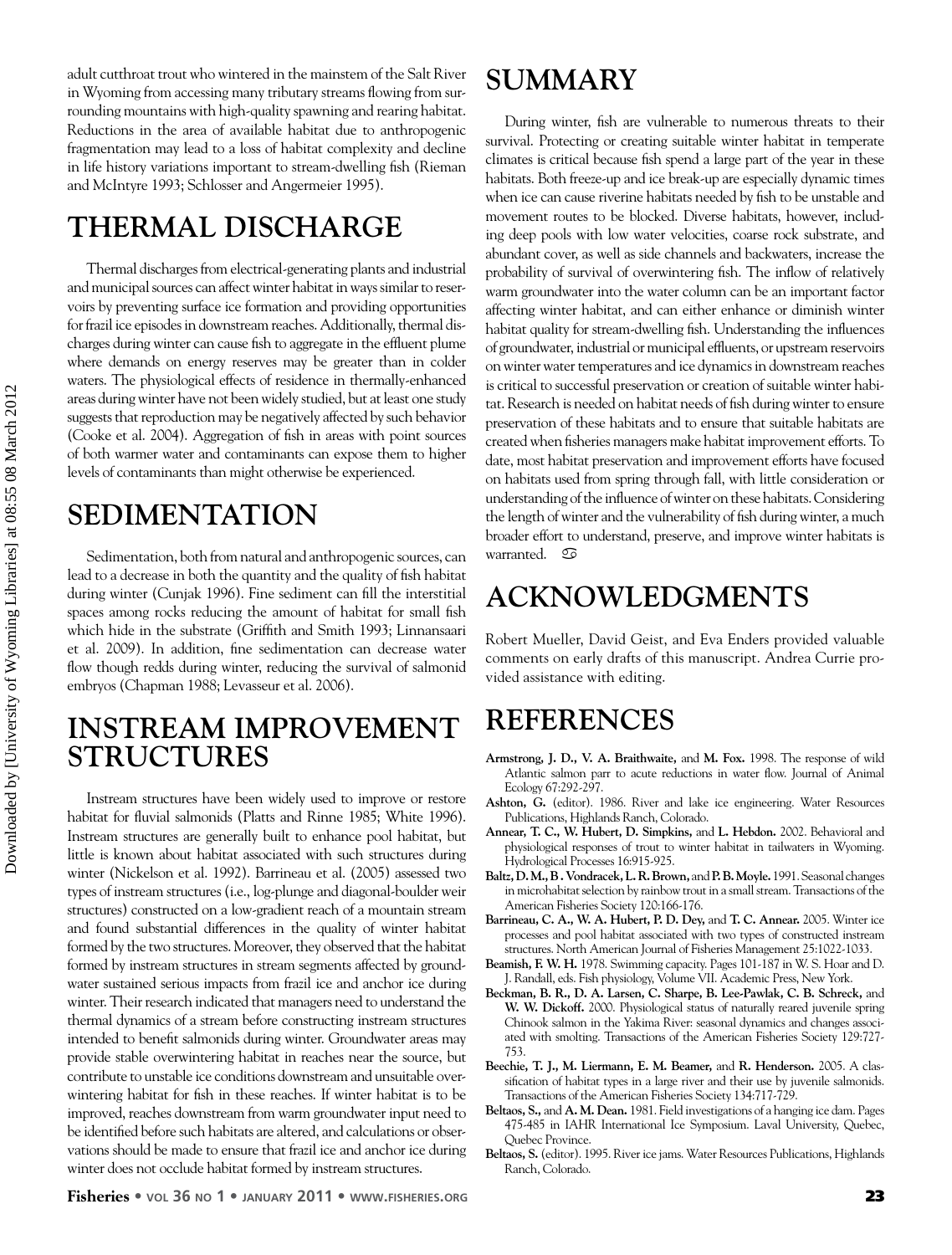- . (editor). 2008. River ice breakup. Water Resources Publications, Highlands Ranch, Colorado.
- **Bendock, T.,** and **A. E. Bringham.** 1988. Feasibility of estimating winter distribution and habitat preference for juvenile salmonids in the mainstem Keni River, Alaska, 1986-1987. Alaska Department of Fish and Game, Fishery Data Series 38, Juneau.
- **Berg, N. H.** 1994. Ice in stream pools in California's central Sierra Nevada: spatial and temporal variability and reduction in trout habitat availability. North American Journal of Fisheries Management 14:372–384.
- **Berg, O. K.,** and **G. Bremset.** 1998. Seasonal changes in the body composition of young riverine Atlantic salmon and brown trout. Journal of Fish Biology 52:1272-1288.
- **Berland, G., T. Nickelson, J. Heggenes, F. Økland, E. B. Thorstad,** and **J. Halleraker.** 2004. Movements of wild Atlantic salmon parr in relation to peaking flows below a hydropower station. River Research and Applications 20:957- 966.
- **Biro, P. A., A. E. Morton, J. R. Post,** and **E. A. Parkinson.** 2004. Over-winter lipid depletion and mortality of age-0 rainbow trout (*Oncorhynchus mykiss*). Canadian Journal of Fisheries and Aquatic Sciences 61:1513-1519.
- **Bjornn, T. C.** 1971. Trout and salmon movements in two Idaho streams as related to temperature, food, stream flow, cover, and population density. Transactions of the American Fisheries Society 100:423-438.
- **Bonneau, J. L.,** and **D. L. Scarnecchia.** 1998. Seasonal and diel changes in habitat use by juvenile bull trout (Salvelinus confluentus) and cutthroat trout (*Oncorhynchus clarki*) in a mountain stream. Canadian Journal of Zoology 76:783-790.
- **Borgstrom, R.,** and **J. Museth.** 2005. Accumulated snow and summer temperature - critical factors for recruitment to high mountain populations of brown trout (*Salmo trutta L.*). Ecology of Freshwater Fish 14:375-384.
- **Bradford, M. J., G. C. Taylor, J. A. Allan,** and **P. S. Higgins.** 1995. An experimental study of the stranding of juvenile coho salmon and rainbow trout during rapid flow decreases under winter conditions. North American Journal of Fisheries Management 15:473-479.
- **Brett, J. R.,** and **N. R. Glass.** 1973. Metabolic rates and critical swimming speeds of sockeye salmon (*Oncorhynchus nerka*) in relation to size and temperature. Journal of the Fisheries Research Board of Canada 30:379-387.
- **Brown, R. S.** 1999. Fall and early-winter movements of cutthroat trout, *Oncorhynchus clarki*, in relation to water temperature and ice conditions in Dutch Creek, Alberta. Environmental Biology of Fish 55:359-368.
- **Brown, R. S., J. C. Brodeur, G. Power, S. F. Daly, K. D. White,** and **R. S. McKinley.** 1999. Blood chemistry and swimming activity of rainbow trout exposed to supercooling and frazil ice. Pages 97-110 in J. C. Doering, ed. Proceedings of the 10th workshop on river ice. Winnipeg, Manitoba.
- **Brown, R. S., C. R. Duguay, R. P. Mueller, L. L. Moulton, P. J. Doucette,** and **J. D. Tagestad.** 2010. Use of synthetic aperture radar to identify and characterize overwintering areas of fish in ice-covered Arctic Rivers: A demonstration with broad whitefish and their habitats in the Sagavanirktok River, Alaska. Transactions of the American Fisheries Society. 139:1711-1722.
- B**rown, R. S., S. S. Stanislawski,** and **M. C. Mackay.** 1994. Effects of frazil ice on fish. Pages 261-278 *in* T. D. Prowse, ed. Proceedings of the workshop on environmental aspects of river ice. National Hydrology Research Institute Symposium Series 12, Saskatoon, Saskatchewan.
- **Brown, R. S.,** and **W. C. Mackay.** 1995. Fall and winter movements and habitat use by cutthroat trout in the Ram River, Alberta. Transactions of the American Fisheries Society 124:873-885.
- **Brown, R. S., G. Power, S. Beltaos,** and **T. A. Beddow.** 2000. Effects of hanging dams on winter movements and swimming activity of fish. Journal of Fish Biology 57:1150-1159.
- **Brown, R. S., G. Power,** and **S. Beltaos.** 2001. Winter movements and habitat use of riverine brown trout, white sucker and common carp in relation to flooding and ice break-up. Journal of Fish Biology 59:1126-1141.
- **Bull, C. D., N. B. Metcalfe,** and **M. Mangel.** 1996. Seasonal matching of foraging to anticipated energy requirements in anorexic juvenile salmon. Proceedings of the Royal Society of London - Series B: Biological Sciences 263:13-18.
- **Bustard, D. R.,** and **D. W. Narver.** 1975. Aspects of the winter ecology of juvenile coho salmon (*Oncorhynchus kisutch*) and steelhead trout (*Salmo gairdneri*). Journal of the Fisheries Research Board of Canada 32:667-680.
- **Caissie, D., S. M. Komadina-Douthwright, R. A. Cunjak,** and **B. Burrell.** 1997. Ice conditions in the southwest Miramichi River and its possible influence on winter movement of post-spawned Atlantic salmon. Pages 371-176 in S. Ismail ed. Proceedings of the 9<sup>th</sup> workshop on river ice. Fredericton, New Brunswick. QUERY: publisher?
- **Calkins, D. J.** 1979. Accelerated ice growth in rivers. U. S. Army Cold Regions Research and Engineering Laboratory Report CR 79-14
- **Carlson, D. M.** 1992. Importance of wintering refugia to the largemouth bass fishery in the Hudson Bay estuary. Journal of Freshwater Ecology 7:173-180.
- **Castellini, M. A.,** and **L. D. Rea.** 1992. The biochemistry of natural fasting and its limits. Experientia 48:575-581.
- **Chapman, D. W.** 1988. Critical review of variables used to define effects of fines in redds of large salmonids. Transactions of the American Fisheries Society 117:1- 21.
- **Chapman, D. W.,** and **T. C. Bjornn.** 1969. Distribution of salmonids in streams, with special reference to food and feeding. Pages 153-176 in G. Northcote, ed. Symposium on salmon and trout in streams. H. R. MacMillan Lectures in Fisheries, University of British Columbia, Vancouver.
- **Chisholm, I. M., W. A. Hubert,** and **T. A. Wesche.** 1987. Winter stream conditions and use of habitat by brook trout in high-elevation Wyoming streams. Transactions of the American Fisheries Society 116:176-184.
- **Collen, P.,** and **R. J. Gibson.** 2001. The general ecology of beavers (*Castor* spp.), as related to their influence on stream ecosystems and riparian habitats, and the subsequent effects on fish - a review. Reviews in Fish Biology and Fisheries 10:439-461.
- **Connolly, P. J.,** and **J. H. Petersen.** 2003. Bigger is not always better for overwintering young-of-the-year steelhead. Transactions of the American Fisheries Society 132:262-274.
- **Contor, C. R.** 1989. Diurnal and nocturnal winter habitat utilization by juvenile rainbow trout in the Henrys fork of the Snake River. Master's thesis. Idaho State University, Pocatello.
- **Cooke, S. J., C. M. Bunt,** and **J. F. Schreer.** 2004. Understanding fish behavior, distribution, and survival in thermal effluents using fixed telemetry arrays: a case study of smallmouth bass in a discharge canal during winter. Environmental Management 33:140-150.
- **Craig, P.C.** 1989. An introduction to anadromous fish in the Alaskan Arctic. Biological Papers of the University of Alaska 24:27-54.
- **Craig, P. C.,** and **V. A. Poulin.** 1975. Movements and growth of arctic grayling (*Thymallus arcticus*) and juvenile arctic char (*Salvelinus alpinus*) in a small arctic stream, Alaska. Journal of the Fisheries Research Board of Canada 32:689-697.
- **Cunjak, R. A.** 1988. Physiological consequences of overwintering in streams: the cost of acclimatization? Canadian Journal of Fisheries and Aquatic Sciences 45:443-452.
- . 1996. Winter habitat of selected stream fish and potential impacts for land-use activity. Canadian Journal of Fisheries and Aquatic Sciences 53:267-282.
- **Cunjak, R. A.,** and **D. Caissie.** 1994. Frazil ice accumulation in a large salmon pool in the Miramachi River, New Brunswick: ecological implications for overwintering fish. Pages 279-295 *in* Ford, J. E., and D. G. Lonzarich. 2000. Over-winter survival and habitat use by juvenile coho salmon (*Oncorhynchus kisutch*) in two Lake Superior tributaries. Journal of Great Lakes Research 26:94-101.
- **Fraser, N. H. C., N. B. Metcalfe,** and **J. E. Thorpe.** 1993. Temperature-dependent switch between diurnal and nocturnal foraging in salmon. Proceedings of the Royal Society of London B 252:135-139.
- **Gatto, L. W.** 1994. Riverbank conditions and erosion in winter. Pages 43-56 in T. D. Prowse, ed. Proceedings of the workshop on environmental aspects of river ice. National Hydrology Research Institute Symposium Series 12, Saskatoon, Saskatchewan.
- **Gerard, R.** 1989. Hydroelectric power development and the ice regime of inland waters: a northern community perspective. National Hydrology Research Institute Contract Report 89001, Saskatoon, Saskatchewan
- **Gerell, R.** 1967. Food selection in relation to habitat in mink (Mustela vison Schreber) in Sweden. Vitrevy 5:1-38.
- **Gillette, D. P., J. S. Tiemann, D. R. Edds,** and **M. L. Wildhaber.** 2006. Habitat use by a Midwestern USA riverine fish assemblage: effects of season, water temperature and river discharge. Journal of Fish Biology 68:1494-1512.
- **Gold, L. W.,** and **G. P. Williams.** 1963. An unusual ice formation on the Ottawa River. Journal of Glaciology 4:569–573.
- **Griffith, J. S.,** and **R. W. Smith.** 1993. Use of winter concealment cover by juvenile cutthroat and brown trout in the South Fork of the Snake River, Idaho. North American Journal of Fisheries Management 15:42-48.
- \_\_\_\_\_. 1995. Failure of submersed macrophytes to provide cover for rainbow trout throughout their first winter in the Henry's Fork of the Snake River, Idaho. North American Journal of Fisheries Management 15:42-48.
- **Harper, D. D.,** and **A. M. Farag.** 2004. Winter habitat use by cutthroat trout in the Snake River near Jackson, Wyoming. Transactions of the American Fisheries Society 133:15-25.
- **Hartman, G. F.** 1965. Role of behavior in the ecology and interaction of underyearling coho salmon (*Oncorhynchus kisutch*) and steelhead trout (*Salmo gairdneri*). Journal of the Fisheries Research Board of Canada 22:1035-1081.
- **Harvey, B. C., R. J. Nakamoto,** and **J. L. White.** 1999. Influences of large woody debris and a bankfull flood on movement of adult resident cutthroat trout (*Oncorhynchus clarki*) during fall and winter. Canadian Journal of Fisheries and Aquatic Sciences 56:2061-2166.
- **Hebdon, J. L.** 1999. Prey availability, diet and body condition of sub-adult trout from fall through winter in regulated rivers, Wyoming. Master's thesis. University of Wyoming, Laramie, Wyoming.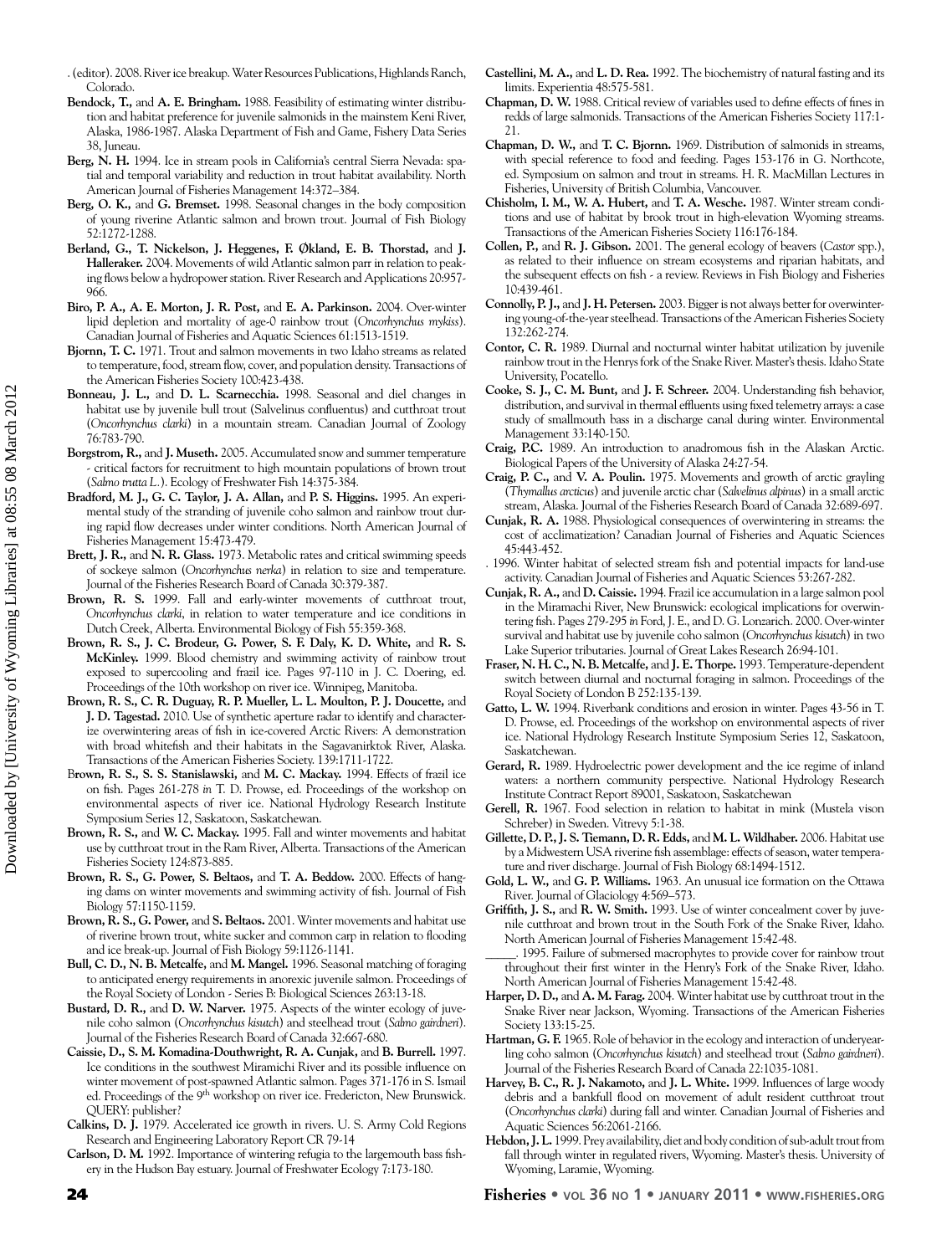- **Hebdon, J. L.,** and **W. A. Hubert.** 2001a. Body condition and stomach contents of subadult trout during fall and winter in three Wyoming tailwaters. North American Journal of Fisheries Management 21:897-903.
- . 2001b. Drifting invertebrate composition, densities, and biomass from fall through winter in three Wyoming tailwaters. Intermountain Journal of Sciences 7:49- 56.
- **Heggenes, J.** 1988. Effects of short-term fluctuations on displacement of, and habitat use by, brown trout in a small stream. Transactions of the American Fisheries Society 117:336-344.
- \_\_\_\_\_. 1996. Habitat selection by brown trout (*Salmo trutta*) and young Atlantic salmon (*S. salar*) in streams - static and dynamic hydraulic modeling. River Research and Applications 12:155-169.
- **Heggenes, J., T. G. Northcote,** and **A. Peter.** 1991. Spatial stability of cutthroat trout in a small, coastal stream. Canadian Journal of Fisheries and Aquatic Sciences 7:49-56.
- **Heggenes, J., O. M. W. Krog, O. R. Lindas, J. G. Dokk,** and **T. Bremnes.** 1993. Homeostatic behavioral responses in a changing environment: brown trout become nocturnal in winter. Journal of Animal Ecology 62:295-308.
- **Hervant, F., J. Mathieu,** and **J. Durand.** 2001. Behavioral, physiological and metabolic responses to long-term starvation and refeeding in a blind cave-dwelling (*Proteus anguinus*) and a surface-dwelling (Euproctus asper) salamander. Journal of Experimental Biology 204:269-281.
- **Hicks, F. E.** 1994. Ice as the geomorphologic agent in an anastomosing river system. Pages 3-10 in T. D. Prowse, ed. Proceedings of the workshop on environmental aspects of river ice. National Hydrology Research Institute Symposium Series 12, Saskatoon, Saskatchewan.
- **Hicks, F. E.** 2009. An overview of river ice problems. Cold Regions Science and Technology 55:175-185.
- **Hilderbrand, R. H.,** and **J. L. Kershner.** 2000. Movement patterns of streamresident cutthroat trout in Beaver Creek, Idaho-Utah. Transactions of the American Fisheries Society 129:1160-1170.
- **Hiscock, M. J., D. A. Scruton, J. A. Brown,** and **K. D. Clarke.** 2002. Winter movement of radio-tagged juvenile Atlantic salmon in northeast brook, Newfoundland. Transactions of the American Fisheries Society 131:577-581.
- **Hubert, W. A., C. A. Pru,** and **T. A. Wesche.** 2000. Spatial and temporal variation in physical habitat conditions of low-gradient reaches of Rocky Mountain streams during fall and winter. Journal of Freshwater Ecology 15:219-228.
- **Huusko, A., L. Greenberg, M. Stickler, T. Linnansaari, M. Nykänen, T. Vehanen, S. Koljonen, P. Louhi,** and **K. Alfredsen.** 2007. Life in the ice lane: the winter ecology of stream salmonids. River Research and Applications 23: 469-491.
- **Jakober, M. J.** 1995. Autumn and winter movement and habitat use of resident bull trout and westslope cutthroat trout in Montana. Master's thesis. Montana State University, Bozeman.
- **Jakober, M. J., T. E. McMahon, R. F. Thurow,** and **C. G. Clancy.** 1998. Role of stream ice on the fall and winter movements and habitat use by bull trout and cutthroat trout in Montana headwater streams. Transactions of the American Fisheries Society 127:223-235.
- **Johnson, J. H.,** and **K. A. Douglass.** 2009. Diurnal stream habitat use of juvenile Atlantic salmon, brown trout and rainbow trout in winter. Fisheries Management and Ecology 16:352-359.
- **Johnson, K. M.** 1994. Loss of trout in side channels of the Green River below Fontenelle Dam during February, 1994. Wyoming Game and Fish Department Administrative Report 4494-0409401, Cheyenne.
- **Karchesky, C. M.,** and **D. H. Bennett.** 2004. Winter habitat use by adult largemouth bass in the Pend Oreille River, Idaho. North American Journal of Fisheries Management 24:577-585.
- **Kempema, E.W.,** and **R. Ettema.** 2009. Variations in anchor-ice crystal morphology related to river flow characteristics. Pages 159-168 in F. E. Hicks and S. Warren eds. Proceedings of the 15th Workshop on River Ice. Proceedings of the 15 th workshop on river ice. St. John's, Newfoundland.
- **Kempema, E. W.; J. M. Shaha,** and **A. J. Eisinger.** 2002. Anchor-ice rafting of coarse sediment; observations from the Laramie River, Wyoming, USA. Pages 27-33 in V.A. Squire and P.J. Langhorne, eds. Proceedings of the 16th international symposium on Ice, Dunedin, New Zealand.
- **Kerr, D. J., H. T. Shen,** and **S. F. Daly.** 2002. Evolution and hydraulic resistance of anchor ice on gravel bed. Cold Regions Science and Technology 35:101-114
- **Knights, B. C., B. L. Johnson,** and **M. B. Sandheinrich.** 1995. Responses of bluegills and black crappies to dissolved oxygen, temperature, and current in backwater lakes of the upper Mississippi River during winter. North American Journal of Fisheries Management 15:390-399.
- **Kolok, A. S.** 1991. Temperature compensation in two centrarchid fish: do winterquiescent fish undergo cellular temperature compensation. Transactions of the American Fisheries Society 120:52-57.
- **Komadina-Douthright, S. M., D. Cassie,** and **R. A. Cunjak.** 1997. Winter movement of radio-tagged Atlantic salmon (*Salmo salar*) kelts in relation to frazil ice in pools in the Miramichi River. Canadian Technical Report of Fisheries and Aquatic Sciences 2161.
- **Lagarrigue, T., R. Cerehino, P. Lim, P. Reyes-Marchant, R. Chappaz, P. Lavandier,** and **A. Beland.** 2002. Diel and seasonal variations in brown trout (*Salmo trutta*) feeding patterns and relationship with invertebrate drift under natural and hydropeaking conditions in a mountain stream. Aquatic Living Resources 15:129-137.
- **Levasseur, M. N. E. Bergeron, M. F. Lapoint,** and **F. Berube.** 2006. Effects of silt and very fine sand dynamics in Atlantic salmon (*Salmo salar*) redds on embryo hatching success. Canadian Journal of Fisheries and Aquatic Sciences 63(7):1450-1459.
- **Lindstrom, J. W.,** and **W. A. Hubert.** 2004a. Ice processes affect habitat use and movements of adult cutthroat trout and brook trout in a Wyoming foothills stream. North American Journal of Fisheries Management 24:1341-1352.

\_\_\_\_\_. 2004b. Mink predation on radio-tagged trout during winter in a low-gradient reach of a mountain stream, Wyoming. Western North American Naturalist 64:551-553.

- **Linnansaari, T., R. A. Cunjak,** and **R. Newbury.** 2008. Winter behavior of juvenile Atlantic salmon Salmo salar L. in experimental stream channels: effect of substratum size and full ice cover on spatial distribution and activity patterns. Journal of Fish Biology 72:2519-2533.
- **Linnansaari, T., K. Alfredsen, M. Stickler, J. V. Arnekleiv, A. Harby,** and **R. A. Cunjak.** 2009. Does ice matter? Site fidelity and movements by Atlantic salmon (Salmo salar L.) parr during winter in a substrate enhanced river reach. River Research and Applications 25:773-787.
- **Lyons, J.,** and **P. Kanehl.** 2002. Seasonal movements of smallmouth bass in streams. American Fisheries Society Symposium 31:149-160.
- **Maciolek, J. A.,** and **P. R. Needham.** 1952. Ecological effects of winter conditions on trout and trout foods in Convict Creek, California, 1951. Transactions of the American Fisheries Society 81:202-217.
- **Mäki-Petäys, A., J. Erkinaro, E. Niemelä, A. Huusko,** and **T. Muotka.** 2004. Spatial distribution of juvenile Atlantic salmon (*Salmo salar*) in a subarctic river: size-specific changes in a strongly seasonal environment. Canadian Journal of Fisheries and Aquatic Science 61:2329-2338.
- **Mäki-Petäys, A., T. Muotka, A. Huusko, O. Tikkanen,** and **P. Kreivi.** 1997. Seasonal changes in habitat use and preferences by juvenile brown trout, *Salmo trutta*, in a northern boreal river. Canadian Journal of Fisheries and Aquatic Science 54:520-530.
- **Marshall, W. H.** 1936. A study of the winter activity of the mink. Journal of Mammalogy 17:382-392.
- **Martin, M. D., R. S. Brown, D. R. Barton,** and **G. Power.** 2000. Abundance of stream invertebrates in winter: seasonal changes and effects of river ice. The Canadian Field-Naturalist 115:68-74.
- **McKinney, T., D. W. Speas, R. S. Rogers,** and **W. R. Persons.** 2001. Rainbow trout in a regulated river below Glen Canyon Dam, Arizona, following increased minimum flows and reduced discharge variability. North American Journal of Fisheries Management 21:216-222.
- **Metcalfe, N. B.,** and **J. E. Thorpe.** 1992. Anorexia and defended energy levels in over-wintering juvenile salmon. Journal of Animal Ecology 61:175-181.
- **Meyer, K. A.,** and **J. S. Gregory.** 2000. Evidence of concealment behavior by adult rainbow trout and brown trout in winter. Ecology of Freshwater Fish 9:138- 144.
- **Milinski, M.** 1979. Can an experienced predator overcome the confusion of swarming prey more easily? Animal Behaviour 27:1122–1126.
- **Miranda, L. E.,** and **W. D. Hubbard.** 1994. Length-dependent winter survival and lipid composition of age-0 largemouth bass in Bay Springs Reservoir, Mississippi. Transactions of the American Fisheries Society 123:80-87.
- **Mitro, M. G.,** and **A. V. Zale.** 2002. Seasonal survival, movement, and habitat use of age-0 rainbow trout in the Henrys Fork of the Snake River, Idaho. Transactions of the American Fisheries Society 131:271-286.
- **Muhlfeld, C. C.,** and **B. M. Marotz.** 2005. Seasonal movement and habitat use by subadult bull trout in the upper Flathead River system, Montana. North American Journal of Fisheries Management 25:797-810.
- **Muhlfeld, C. C., D. H. Bennett,** and **B. Marotz.** 2001. Fall and winter habitat use and movement by Columbia River redband trout in a small stream in Montana. North American Journal of Fisheries Management 21:170-177.
- **Mueller, R. P., R. S. Brown, H. Hop,** and **L. Moulton.** 2006. Video and acoustic camera techniques for studying fish under ice: a review and comparison. Reviews in Fish Biology and Fisheries 16:213-226.
- **Navarro, I.,** and **J. Gutierrez.** 1995. Fasting and starvation. Pages 393-434 in P. W. Hochachka and T. P. Mommsen, eds. Biochemistry and molecular biology of fish. Volume 4. Metabolic biochemistry. Elsevier Science BV, Amsterdam, the Netherlands.
- **Needham, P. R.,** and **A. C. Jones.** 1959. Flow, temperature, solar radiation, and ice in relation to activities of fish in Sagehen Creek, California. Ecology 40:465- 474.
- Neill, S. R. St. J., and J. M. Cullen. 1974. Experiments on whether schooling by their prey affects the hunting behaviour of cephalopods and fish predators. Journal of Zoology 172:549–569.